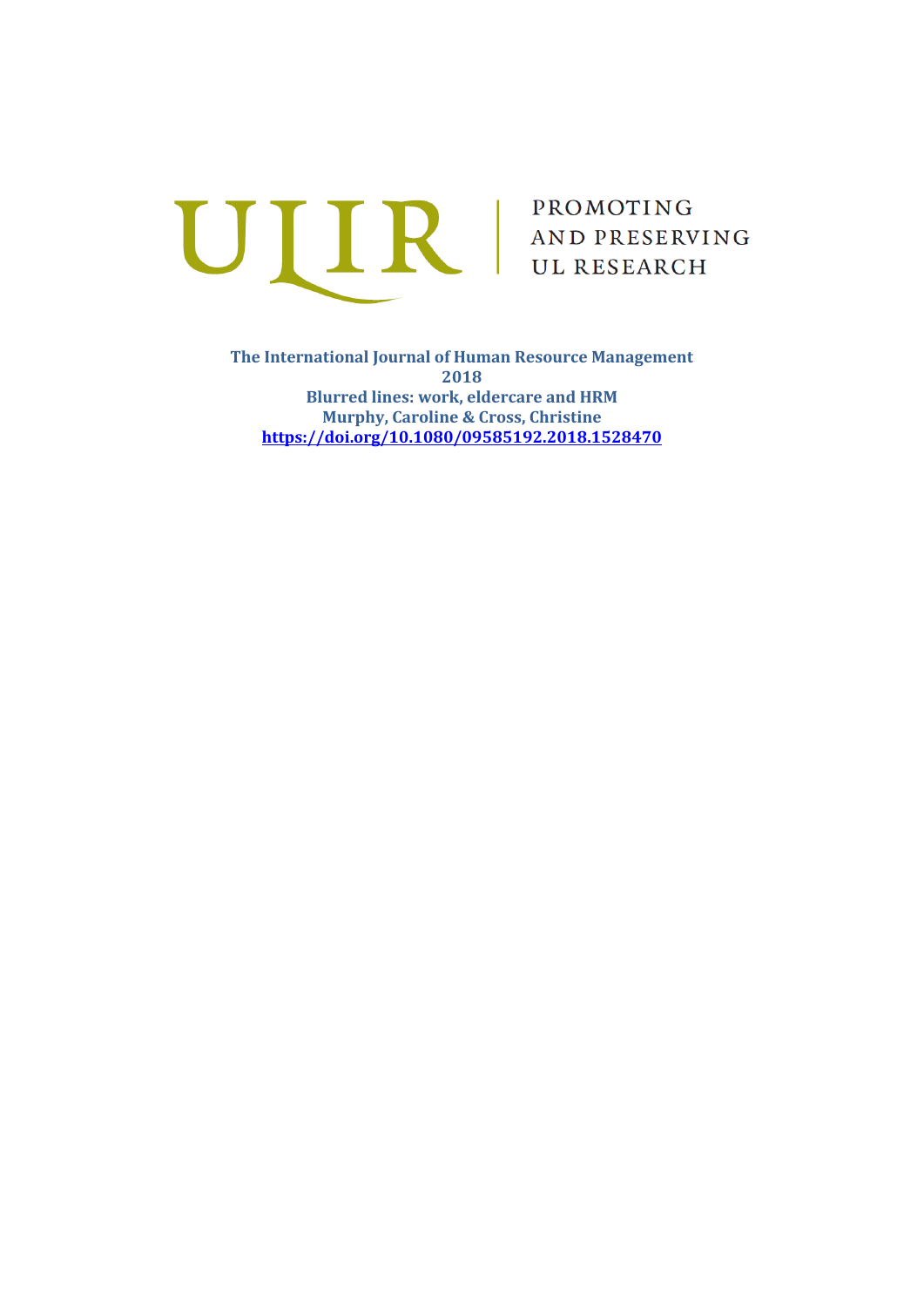### **BLURRED LINES: WORK, ELDERCARE AND HRM**

#### **Abstract**

Increased levels of female labour market participation have impacted on the ability of families to provide care for elderly relatives in many industrialised societies. While work-family balance has received significant academic attention, less attention has focused specifically on individuals with eldercare responsibility, a cohort which accounts for a growing segment of the labour market internationally. Taking a qualitative research approach this paper uses work/family border theory to the constraints and facilitators to reconciling care and employment for employees working full-time in Ireland. The findings highlight the significant impact that eldercare provision has on employees with regard to day-to-day work commitments. We find that while general work-life balance policies exist within organisations, that the design and functionality of such policies are of limited value to elder caregivers. Furthermore, this paper highlights how the lack of formal HR policies around eldercare within organisations results in a reliance on supervisory discretion. We make some recommendations for organisational level strategies to address the needs of a growing number of caregivers.

# **INTRODUCTION**

The importance of reconciling work and family life has been recognised as a key human resource management issue for some time (Lewis and Campell 2007; Heywood et al, 2010; Glaveli et al 2013; Demerouti et al., 2014; Molina, 2015). Internationally, a substantial level of research in this area has focused on the needs of working parents, and in particular on measures designed to support mothers in remaining, or returning to employment (Ladge and Greenberg, 2015; Cooper and Baird, 2015). Improvements in that area have arguably been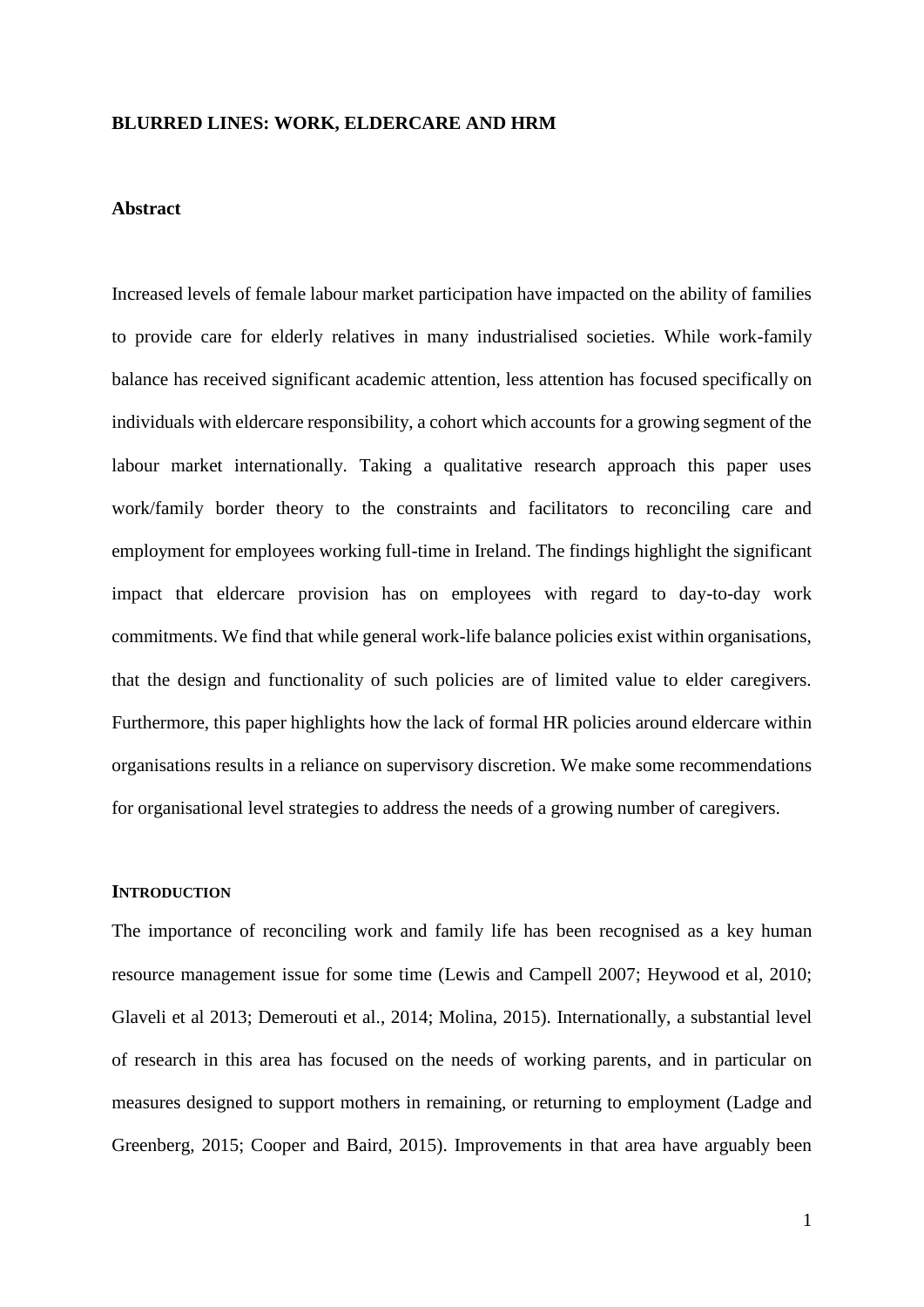achieved through a combination of legislative changes (improved maternity and parental leave), and organisational practices (flexible/remote working arrangements, increased autonomy of scheduling) (Ray et al, 2010). This focus on working parents, while important, has overshadowed the issue of eldercare, which for demographic reasons is an increasingly important human resource management issue. Globally, increasing life expectancy is associated with a rising need to care for older persons (Greaves et al, 2015) while at the same time, labour market expansion has led to a lack of available family members to provide this care. The consequence is that elder-caregivers are increasingly present in the workforce. This presents a critical challenge for policymakers and human resource management practitioners, regarding how best to accommodate and support the growing number of workers who combine work and caring responsibilities for older persons, since the challenges of eldercare provision differ significantly from that of childcare (Chesley & Moen, 2006; Kröger and Yeandle, 2013).

It has been noted by Chang et al (2010) that there has been a lack of attention on the experiences of employees with eldercare responsibilities. Additionally, Truckeschitz et al (2013) further highlight the lack of research on workplace performance of full-time employees who combine employment and eldercare. Our contribution is therefore timely as we contribute to a greater understanding of the impact of eldercare on those employed full-time, in a context where few organisations have HR policies specifically relating to eldercare. Based on research in the UK, Lewis (2016) reports that just one third (34 per cent) of businesses have either a formal, written policy or an informal, verbal policy in place to support working carers who combine paid work with caring for a disabled, older or ill person. The key aim of this paper is therefore to contribute to knowledge in this area by identifying constraints and facilitators, both within and beyond the workplace, that contribute to full-time employees' reconciliation of employment and eldercare responsibilities. Employees often seek to reconcile work and care through reducing their working hours. De Boer et al., (2010, cited in Plaisir et al., 2015) found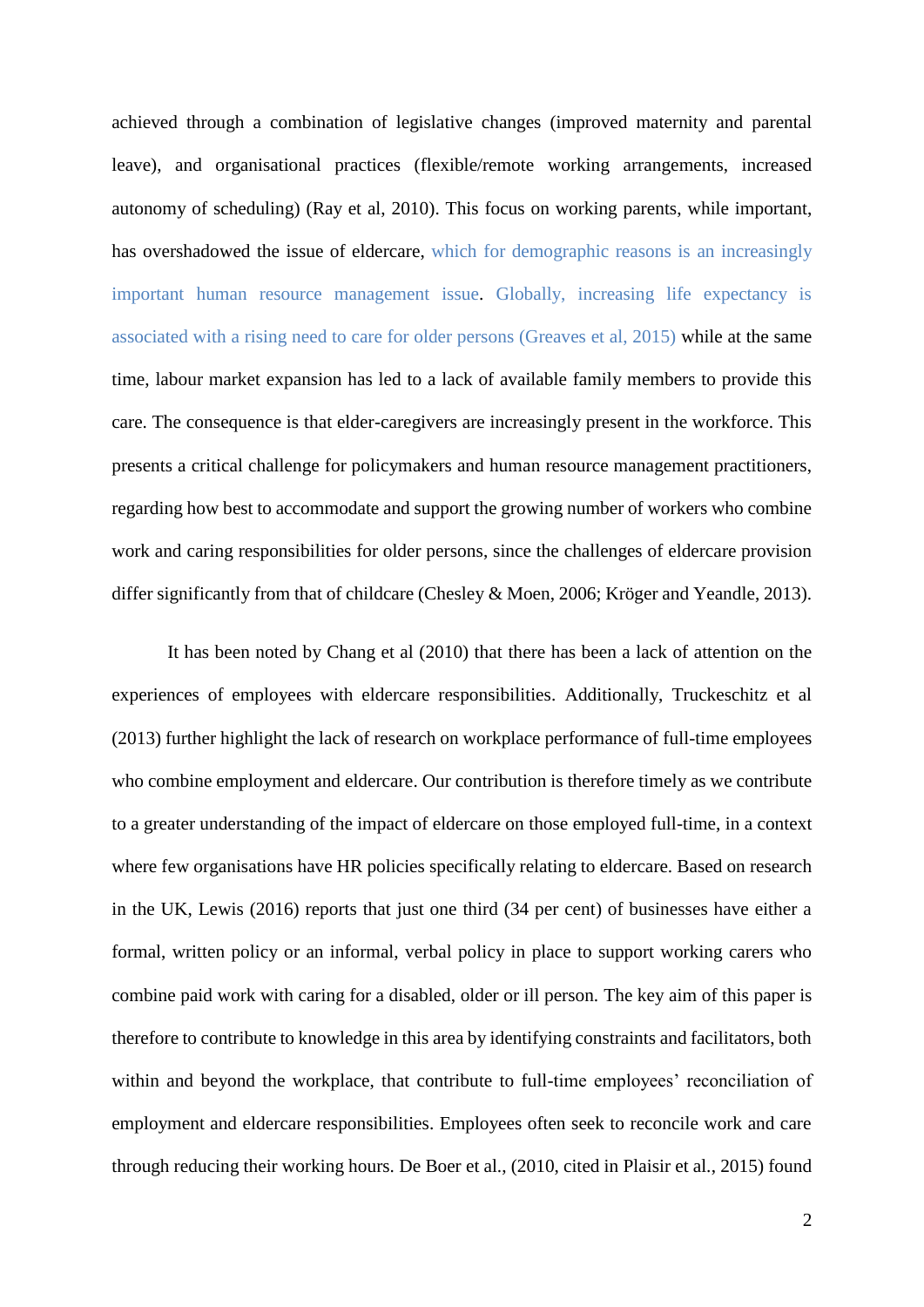one in five caregiving employees were working fewer hours than they would like. Critically therefore, our research focuses on those working full-time who for certain reasons (be they financial or career related) have either chosen not to, or are not in a position to, decrease their working hours. Furthermore, we make a conceptual contribution, by presenting a model that applies work-family border theory specifically to full-time employees with eldercare responsibilities, thereby advancing our understanding of the spillover effects between eldercare and full-time employment. The paper is structured as follows: we examine the Irish context in which this research was conducted with regard to eldercare provision. We then examine the relevant theoretical frameworks; our findings are presented and discussed in the in light of these. We conclude by setting out implications for organisations that could positively affect full-time elder caregivers.

### **CONTEXT**

Before we explore the theoretical framework it is necessary to identify what we mean by eldercare. Smith (2004) defines eldercare as the informal care of ageing family and friends addressing a combination of physical, psychological, medical, household and financial needs. Working caregivers are conceptualised as employees with significant unpaid caring responsibilities that have a substantial impact on their paid working lives (CIPD, 2016). Table 1 outlines the associated groupings of tasks carried out by elder caregivers, and include assistance with the activities of daily living (ADLs), assistance with the instrumental activities of daily living (IADLs) and eldercare management activities (Noelker and Bass, 1994; Gottlieb et al., 1994). Next, we explore in more detail the theoretical framework underpinning our study.

### [Insert table 1 here]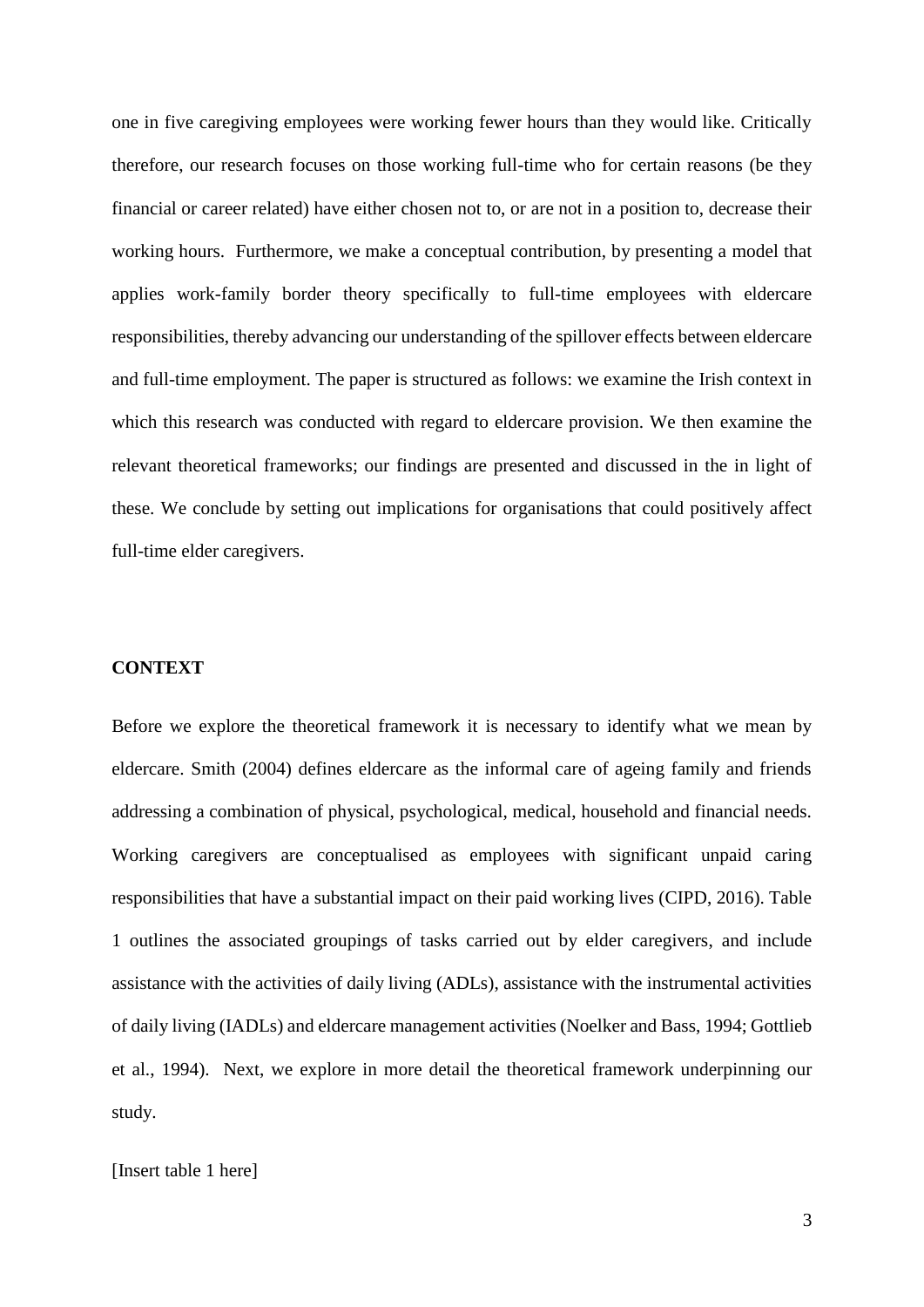In Ireland, the number of those aged 65 years is increasing at the fastest rate in Europe (Kane et al., 2015). By the year 2031, there will be nearly one million people over the age of 65 in Ireland, which will have been an increase of more than 86% since 2016 (CSO, 2013). Additionally, the over 80 age-cohort is increasing at an unprecedented level (Nolan, 2014). This brings specific problems for working caregivers and the organisations employing them. While life expectancy has increased, the occurrence of debilitating age-related illnesses such as dementia, Alzheimer's, Parkinson's and arthritis are becoming more widespread (EAPC, 2010). This rising older population coupled with a projected decline in the ratio of 'working age' people relative to retired persons (from 5:7 in 2011 to 2:6 in 2041, Tilda, 2011) will create pronounced challenges in the areas of health, pension provision and importantly, for labour market participation of elder caregivers.

Caregiving has, and continues to be a gendered issue (Duffy, 2011). This is particularly the case in southern European societies, where strong social norms lead to an expectation of caregiving being managed within family networks (Haberkern and Szydlik, 2010). This has traditionally been undertaken by female members of the immediate family (Carretero et al, 2009). The Irish approach to eldercare has very much followed this tradition (Murphy and Turner, 2014). Increased female participation in the labour market (51 percent of the employed labour force in 2015, Central Statistics Office (CSO), 2016) is however revealing this model unsustainable. Indeed, 2011 census data reveals an interesting picture of caregiving in Ireland. Data collected by the CSO does not differentiate between the provision of long-term care for persons with a disability and eldercare. Of the 89,640 of informal caregivers in Ireland, 56 percent were female and 44 percent male (CSO, 2016). This is somewhat surprising in that perceptions of the role are often gendered. Yet the statistics in Ireland reveal that caregiving is an area where there is a balance. The overall statistic includes a much greater involvement of men in caregiving than the traditional model. From an employment perspective the number of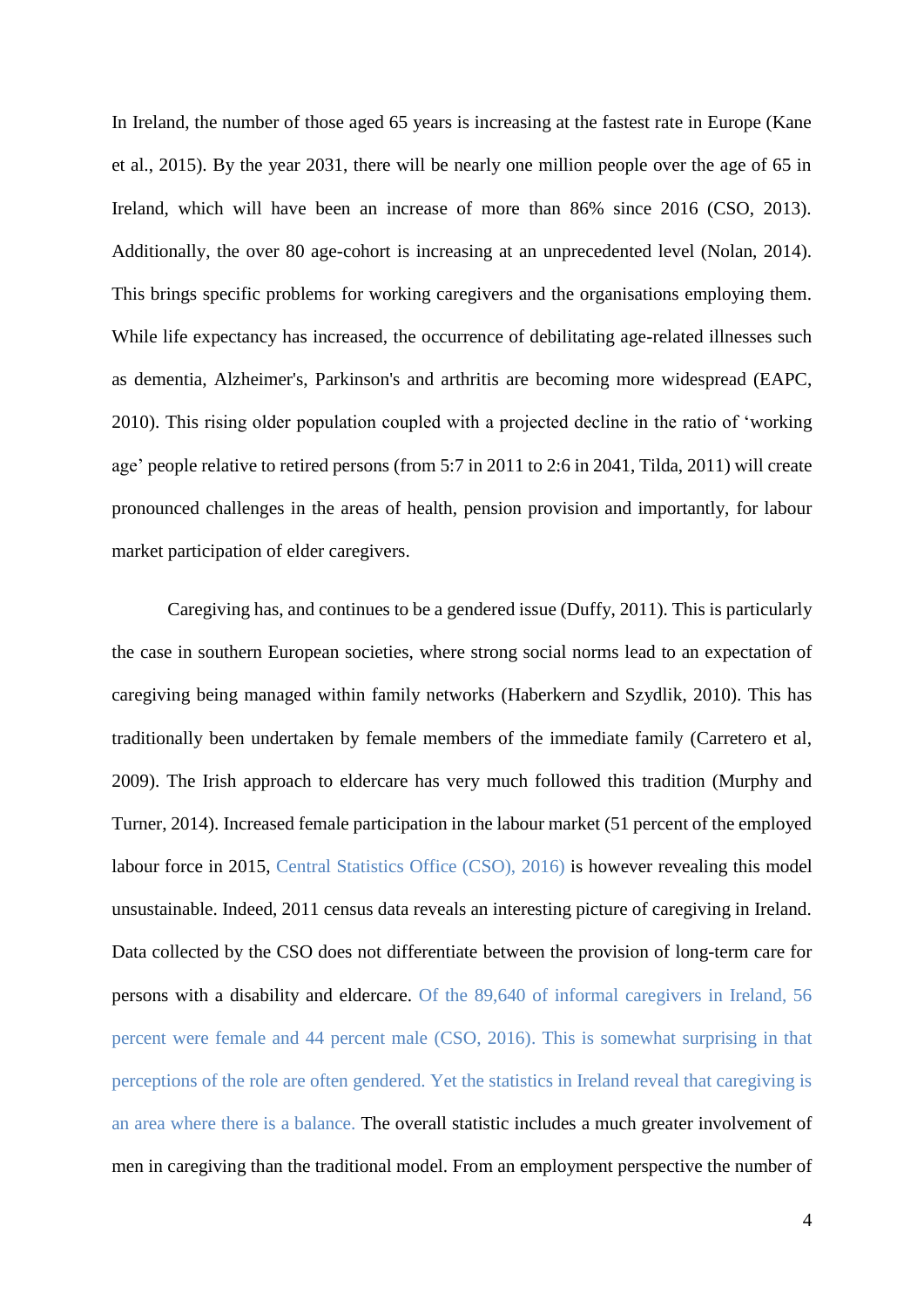hours of care provided on a weekly basis is quite significant, with 54 percent of carers providing up to 14 hours of care per week, with the remaining 46 percent providing in excess of that amount (CSO, 2011).

In the context of economic growth, maintaining labour market participation is particularly important, a 2015 report revealed that number of occupations and sectors experiencing skills shortages is increasing, healthcare (which is largely female dominated) was one such sector (Gusciute et al, 2015). Employment protection legislation is an important factor in facilitating continued participation in the labour market. In Ireland, the Carer's Leave Act 2001 allows for the protection of employment for a period of 13 to 104 weeks. However, there are caveats within this. Firstly, the employee must be providing full-time care and they must have over 12 months employment with their employer. Leave may be taken in one continuous period or several periods, but at a minimum of 13 weeks at a time; with a maximum of 65 weeks. This restriction to full-time care ultimately impacts on continued labour market participation in what is a demographically challenged labour market. In the 2011 Census, participation in the labour force by persons who provided unpaid care to others was 59.1%, and labour force participation amongst carers was found to decline with increasing number of hours care provided (CSO, 2011).

According to the European Commission's (2012*) Ageing Report*, future demand for long term care will be dominated by a model of domiciliary/home care, where previously residential care was considered the norm in much of the EU. While Ireland has traditionally held a strong model of care within the family, the government have provided funding for home care packages (Barry and Conlon, 2010) which could assist with long term care responsibilities. Donnelly (2016) found that the preferences of older people in Ireland are to remain living at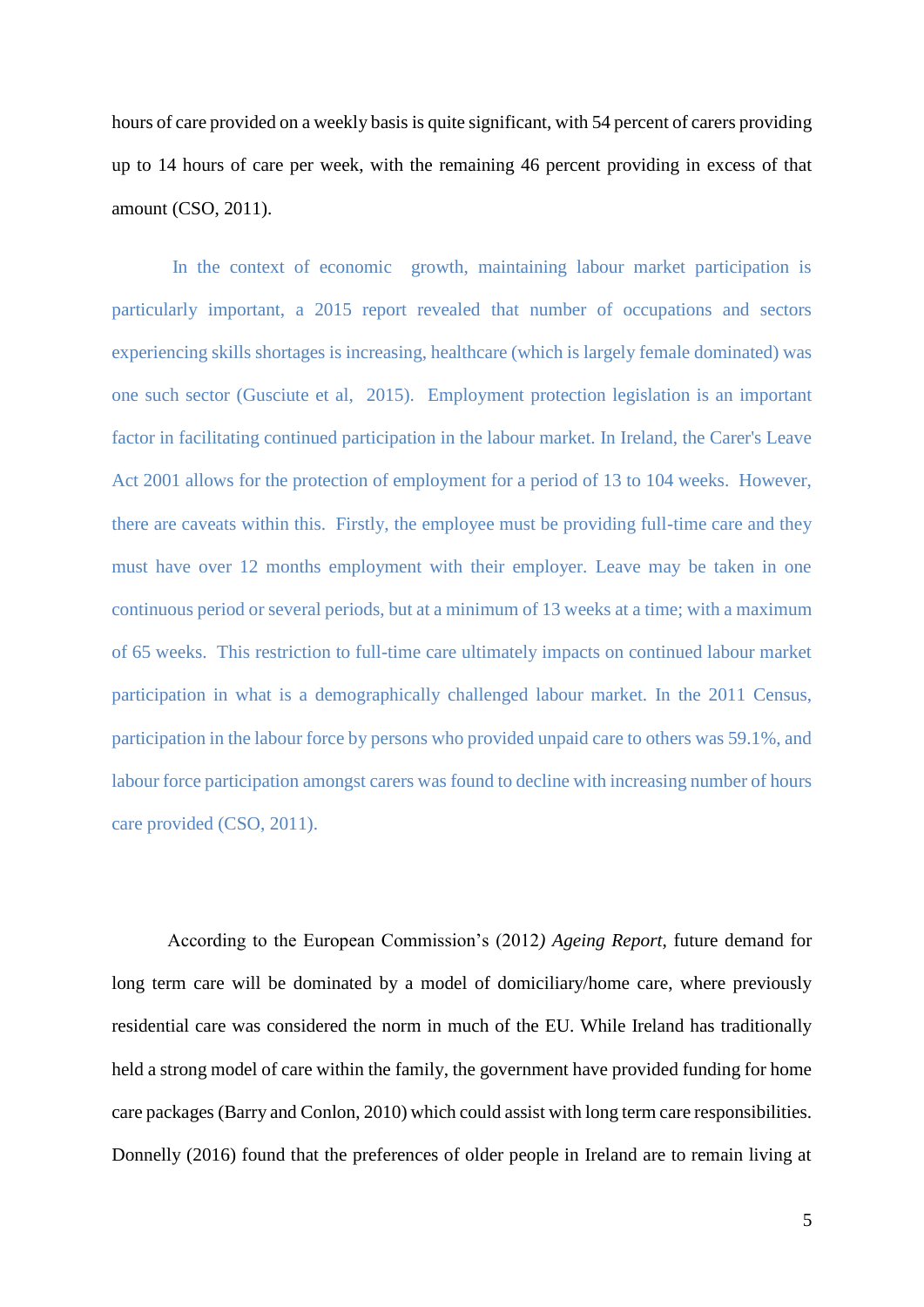home for as long as possible, receiving care when it is needed in this setting. The achievement of this however often requires significant support from family members (Sakka et al, 2016).

#### **THEORETICAL FRAMEWORK**

Work life balance (WLB) has been defined by Clark (2001:349) as 'satisfaction and good functioning at work and at home with a minimum of role conflict'. It is often used to describe organisational policies and initiatives aimed at enhancing employees' experience of work and non-work domains (McCarthy et al., 2010:158). These are voluntarily introduced by organisations to allow reconciliation of work and personal lives. Flexible working arrangements in firms have been identified as one important means of balancing work and other commitments (Russell et al, 2009). However, with the increased devolution of many HRM responsibilities to line managers (Trullen et al, 2016; McCarthy et al, 2013), often consistency and effectiveness of in the application of policies can vary. While the issue of WLB in relation to childcare has been embraced by many Irish organisations (Russel et al., 2009) the issue of eldercare is now an important and growing aspect of WLB policies. Lewis et al (2007:360) argue that for decades WLB research has reflected social, economic and workplace developments and concerns, shifting in response to new trends. The challenge of eldercare is one such trend.

Kossek and Lautsch (2012) have called for research that examines how individuals manage work–life boundaries differently for different non-work roles. To frame our exploration of full-time employees' experiences of managing eldercare responsibilities we draw on spillover and more specifically work/family border theory. Spillover theory posits that the boundaries between family and work are permeable; consequently, participation in one domain (e.g. provision of care) affects participation in another (e.g. performance at work). This can be categorised as home-to-job or job-to-home spillover (Staines, 1980) and be either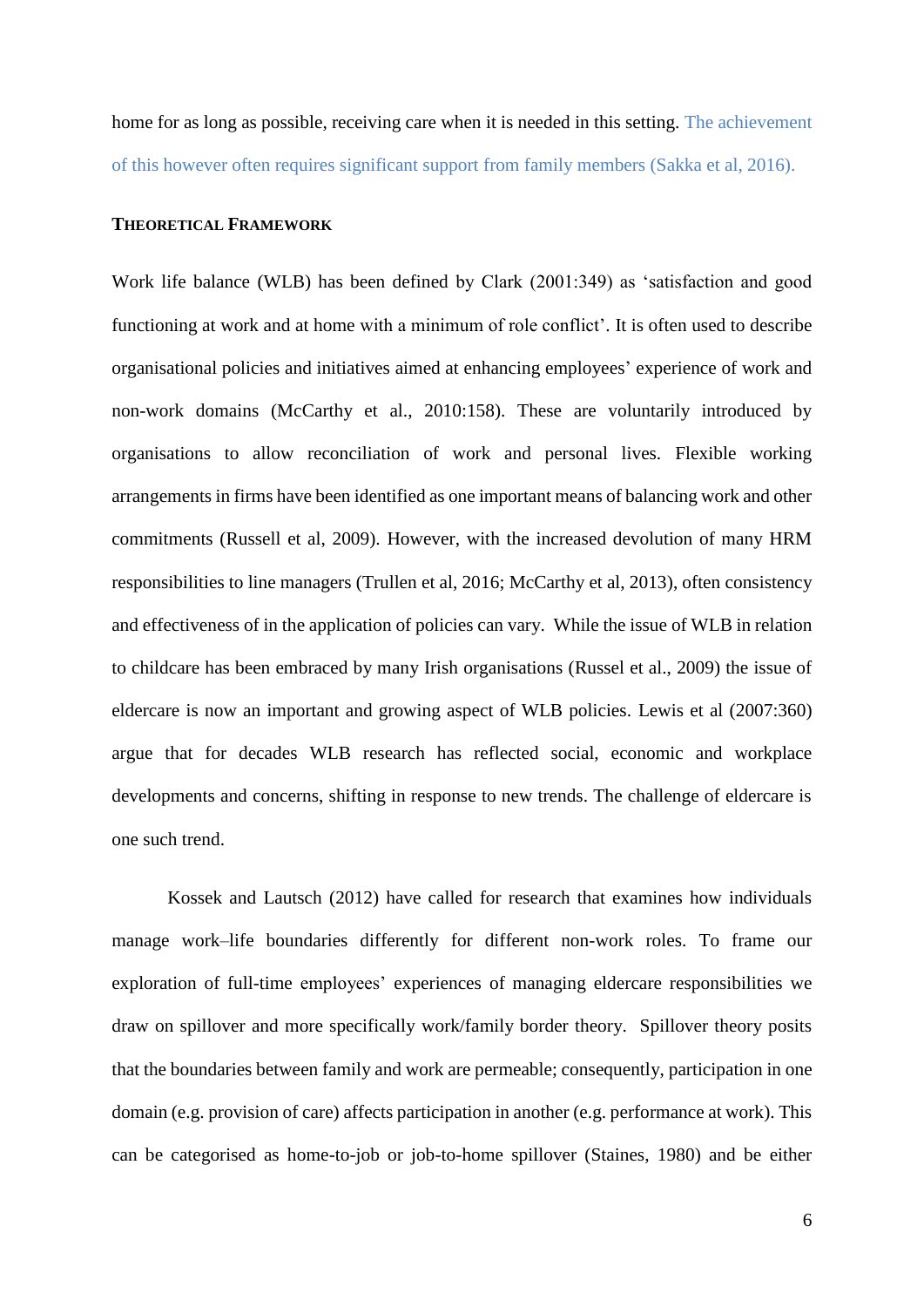positive or negative (Hill et al, 2003; Grzywacz, Almeida & McDonald, 2002; Mennino et al., 2005). Kim et al (2017) recently found negative spillover creates demand for flexible working arrangements (FWAs).

A criticism of spillover theory has been that it lacks prescriptive power with regard to either predicting the experience of work-family conflict, or in helping to solve the problems arising from trying to balance multiple responsibilities. In attempting to address these shortcomings, Clark (2000:750) developed work/family border theory, which seeks to explain how individuals negotiate their differing *domains* (work and family) in order to achieve balance. The central aim of border theory is to explain how people '*manage and negotiate the work and family spheres and the borders between them in order to attain balance* (Clarke, 2000:750). Physical *borders* define where domain relevant behaviour takes place, temporal borders such as working hours determine when work and family responsibilities occur; psychological borders are dictated by individuals themselves by determining thoughts, emotions and behaviour appropriate for each domain (Clark, 2000:756). Borders are characterised by their permeability i.e. the degree to which elements from other domains cross over. Flexibility refers to the extent to which a border may contract or expand depending on the demands of each domain (Clark, 2000:757). A *border crosser* must adjust their focus, goals and even interpersonal style in making daily transitions to suit each domain. The theory purports that individuals are proactive rather than reactive when it comes to this transition. Finally, *border keeper* refers to domain members that are particularly influential in defining borders e.g. supervisors at work, spouses at home. Domain awareness refers to the extent to which border keepers or other domain members are aware of border crossers commitments in other domains. It is here that the role of line managers in the operationalisation of WLB policies is key.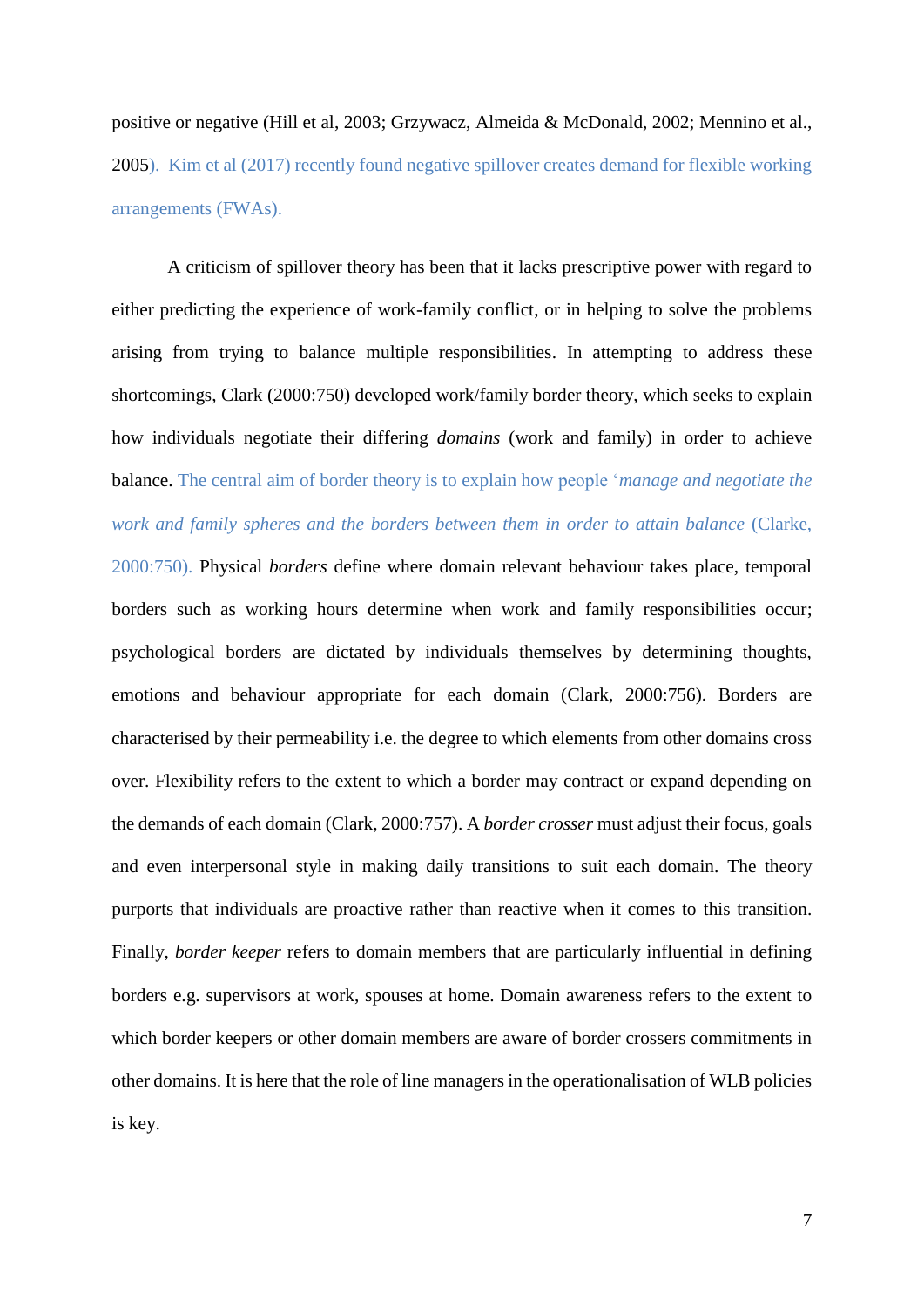While border theory emphasises the role of the individual employee, Campell Clarke (2001) also points the relevance of the theory in explaining the broader role-play by work culture. This three-dimensional definition of 'work culture' encapsulates flexibility of working hours available in the organisation, flexibility of the job itself, and supportive supervision. Border theory therefore recognises the significance of other individuals' behaviour (for example line managers) within that. Emphasising that time, attention, and energy are finite resources for which both work and family compete, Allen et al (2013) argue that flexibility enables employees to determine the best way to allocate these resources in one or other domain. In interpreting the findings of this study, while we draw on border theory to explore positive and negative outcomes of combining work and care, we are particularly focused on how border keepers within the organisation contribute to that. Guest (2017) argues that much of the theoretical development within HRM has focused on ways to improve organisational performance, with concerns for employee wellbeing being a secondary focus. He calls for an alternative approach that gives priority to practices designed to enhance wellbeing and a positive employment relationship. Border theory provides organisations with a lens through which to view an approach to the development of workplace practices which meet that aim.

Caregivers generally have been found to be more likely to suffer home-to-work and work-to-home spillover than non-caregivers, in turn resulting in psychological and physical problems, and hence greater absenteeism (Marks, 1998; Long Dilworth, 2005). Zuba and Schneider (2013) examined this specifically in relation to adult care. A range of studies have examined physical, financial and emotional strain that caregivers experience and how this impacts on their work (Fredriksen and Scharlach, 1999; Arksey, 2002; Reid et al, 2010; Feinberg & Choula, 2012) causing adverse effects on wellbeing. Moreover, carers were found to exhibit this strain through absenteeism, timekeeping issues, interruptions at work and a higher likelihood of taking unpaid leave, reducing their working week or exiting the workforce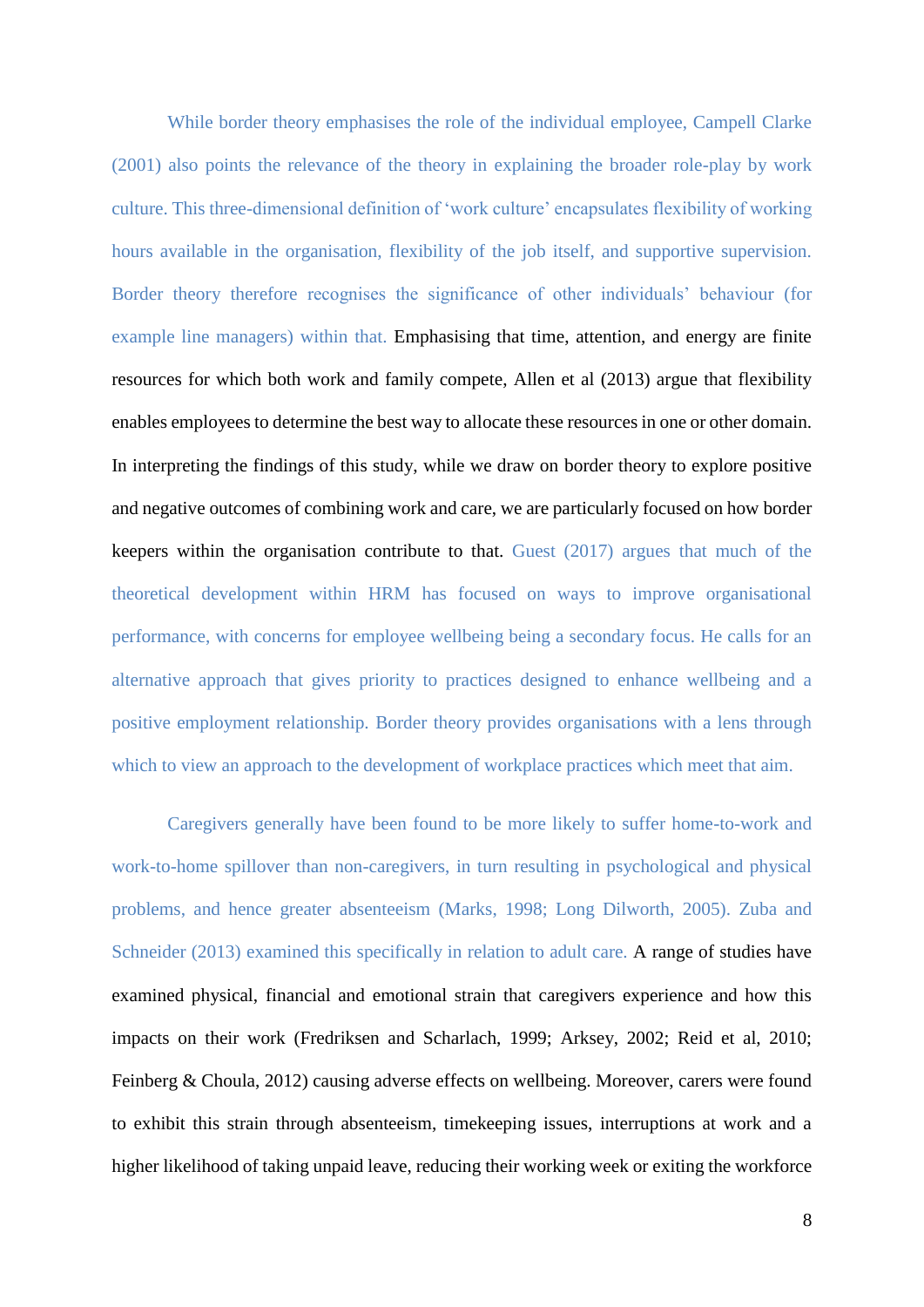(Tennstedt & Gonyea, 1994; Kim et al, 2013). Importantly though, Plaisir et al (2015) identify several studies revealing that when individuals combine work and care effectively it can have a positive effect on well-being (Matrire et al., 1997; Marks, 1998; Van Campen et al., 2012). Dugan et al., (2016) demonstrated how eldercare demands interacted with age, gender, income and job category, resulting in WLB conflicts. Glaveli et al (2013) argue that supportive work environments are of valuable assistance to employees in handling WLB conflict. Importantly, while efforts to engage in supporting those with childcare needs has featured on organisational agendas for some time, Duxbury et al.,(2011) found that eldercare has an even more pronounced effect on caregivers than childcare. However, as Sims-Gould et al., (2008) note, eldercare is episodic in nature, which can affect negatively a caregiver's participation at work. In chronic illnesses, the level of care required can increase gently over time or can be unpredictable and lead to the need for acute care quite suddenly. It is in those instances that support in the care domain as well as autonomy in one's work domain become critical. Eldercare has a life cycle that conflicts with the cycle involved in most childcare situations (Smith 2004) since dependence and caregiving needs increase rather than decrease with age and planning can also be more difficult. This raises issues for both the employee and the employer. Employer support for employees' non-work lives has been found to enhance perceptions of organisational supportiveness and increase organisational commitment (Pitt-Catsouphes and Matz-Costa, 2008).

### **METHOD**

The central research question of this study is to identify constraints and facilitators in both work and family domains to reconciling eldercare and employment for full-time employees. A qualitative approach was deemed most suitable for this study given the need to gather rich data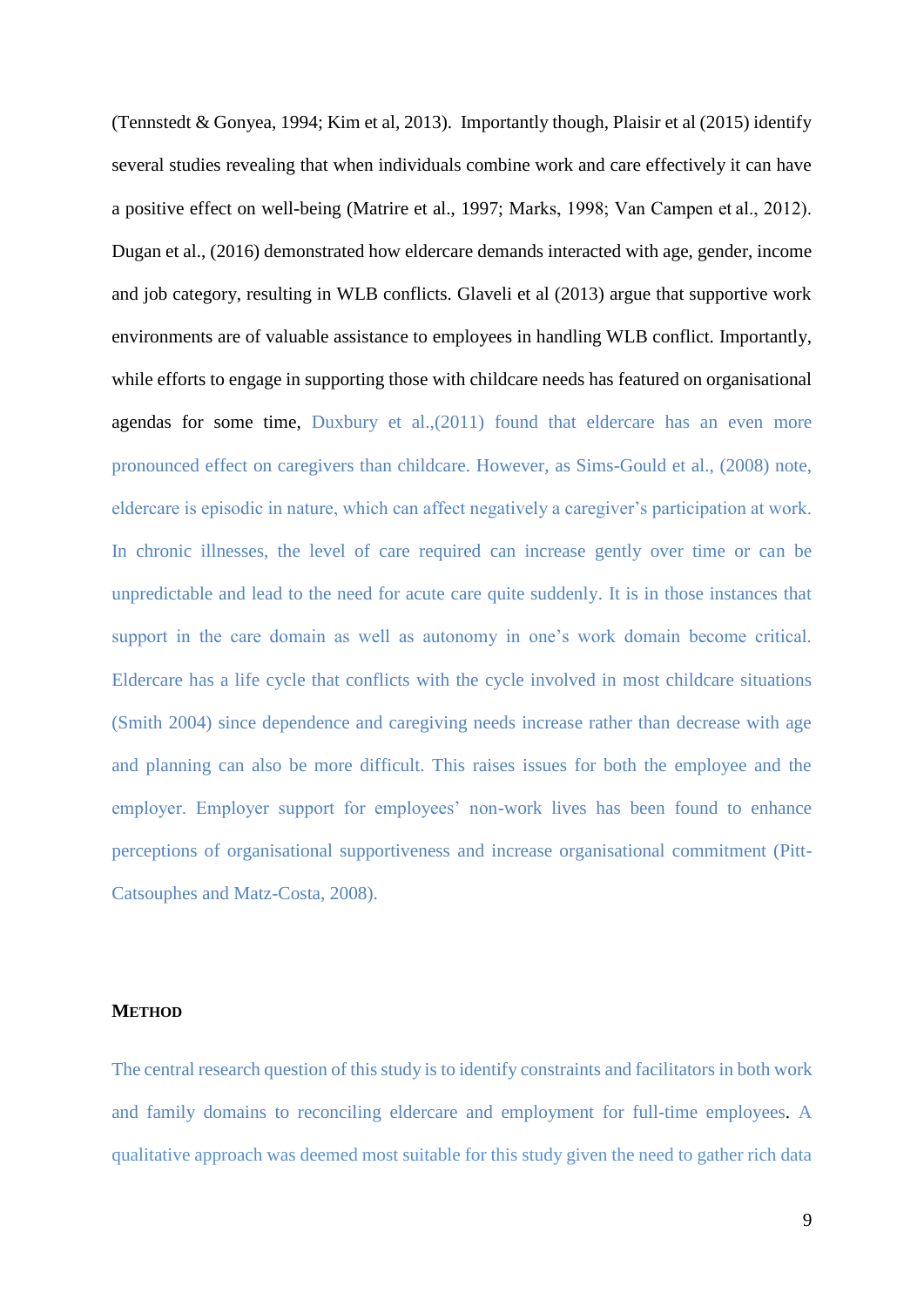to address the research question (Flick et al, 2004). Qualitative methods allow for a greater directs itself at settings and the individuals within those settings holistically; that is, the subject of the study, be it an organisation or an individual, is not reduced to an isolated variable or to a hypothesis, but is viewed instead as part of a whole (Bogdan and Taylor, 1975). Levitt et al, (2018) point to the ability of qualitative research to unearth issues of importance among subgroups in society, of which carers are.

Our first decision was the definition of elder caregiver. Tennstedt and Gonyea (1994) contend that conceptual definitions of eldercare vary depending on the nature of the caregiving relationship, the care recipients' age, and the level of care required by the caregiver. Resultantly, we set out the following criteria for selecting participants in this study: working hours (only employees working a minimum of 35 hours per week), care recipient age (a minimum of 66, the national pensionable age) and the number of hours allocated to caregiving each week (a minimum of 8 hours). Invitations to participate in the research were extended through a mix of personal contacts and snowball sampling which is deemed appropriate for difficult to access populations (Vogt, 1999; Flint et 2004). Our aim was to capture a mix of employees in both public and private sector employment. While the aim was not to explicitly focus on professional/high skilled workers, much of the sample emerged from that group, largely as a result of participants referring the researchers to others whom they know with caring roles either within their own social group or that of the person they cared for. A question guide was prepared based on the border theory literature examined for this research. We adopted a semi-structured interview style that allowed new, as well as predetermined issues to be examined (Cooper and Schindler, 2008). To do this we added questions pertaining to the eldercare commitments of the participant and the availability and use of flexible working within their organisations (Eaton, 2003: Kossek et al., 2006). This allowed us to gain further insights, particularly regarding border keepers. Questions examining responsibilities and support in both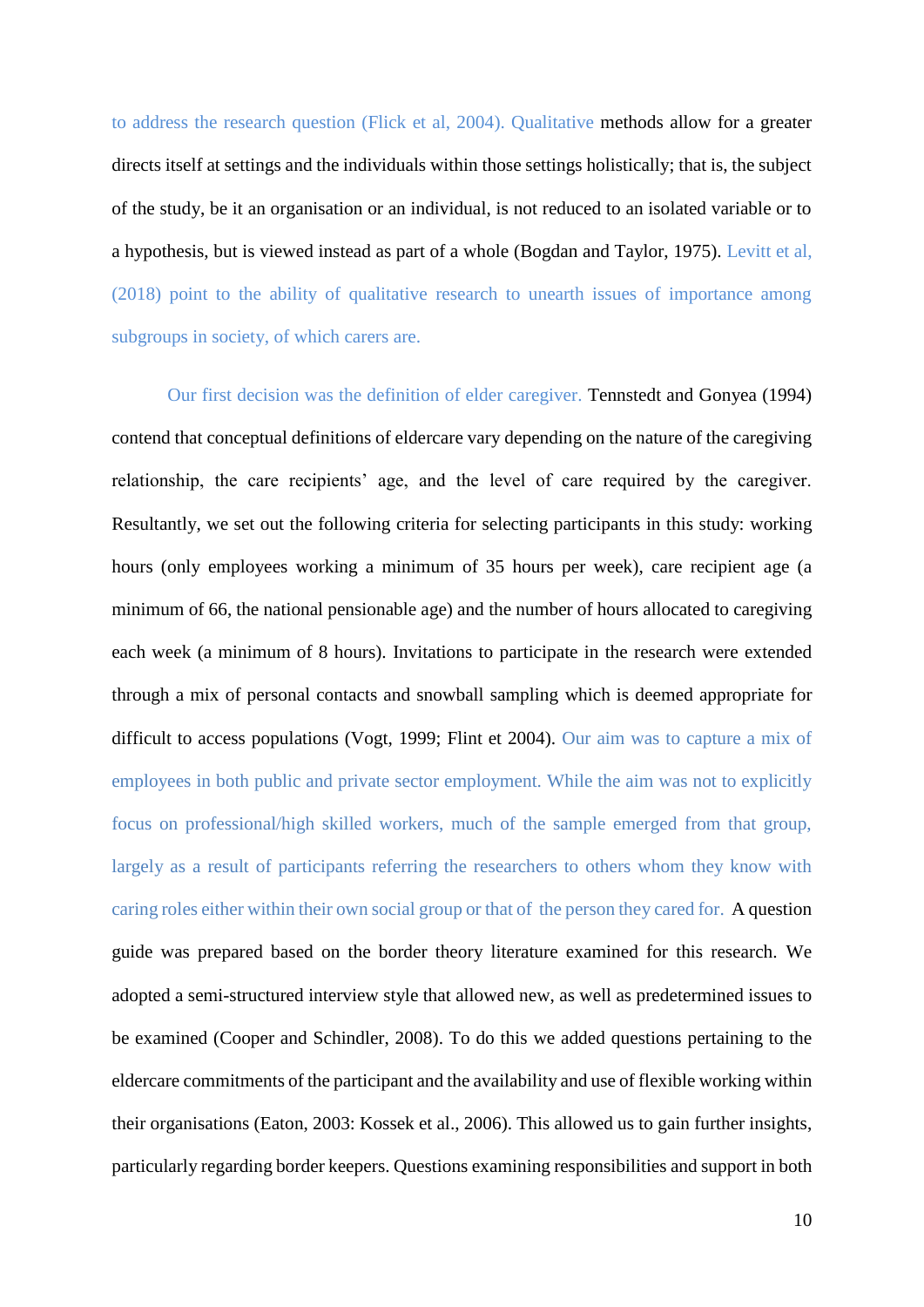domains were included since support (both at work and at home) has been previously identified as important in the take up of WLB policies (McCarthy et al, 2013; Principi et al, 2014; Mennino, 2005: Eisenberger et al, 2001).

In total twenty-five interviews were conducted over a 9 month period (see table 2), typically lasting 40 minutes. Interviews were conducted at a time and place that suited the participants. At the start of the interview, participants were informed of the aims of the study and each was assured of anonymity. Each participant was then asked to complete a short biographical data form to capture contextual factors like age, marital status and some basic information about their employment.

[Insert table 2 here]

## **FINDINGS AND DISCUSSION**

Thematic analysis was conducted was conducted by generating initial codes and themes based on their frequency and "keyness" (Braun and Clarke, 2008) to identify the role of borders, border crossers and border keepers in determining constraints or facilitators in the reconciling full-time employment and eldercare. Our analysis revealed that such constraints and facilitators could be categorised into four broad areas: factors related to the care recipient (e.g. level of care required); personal factors relating to the caregiver (e.g. multiple caregiving roles); employment related factors (e.g. availability of flexible working) and finally, support factors (e.g. formal care and informal support from family/friends) (see figure 1). Our findings are presented by mapping each of elements of work/family border theory to the four key factors identified in our analysis.

[Insert Figure 1 here]

## **Domains and Borders: Personal Factors**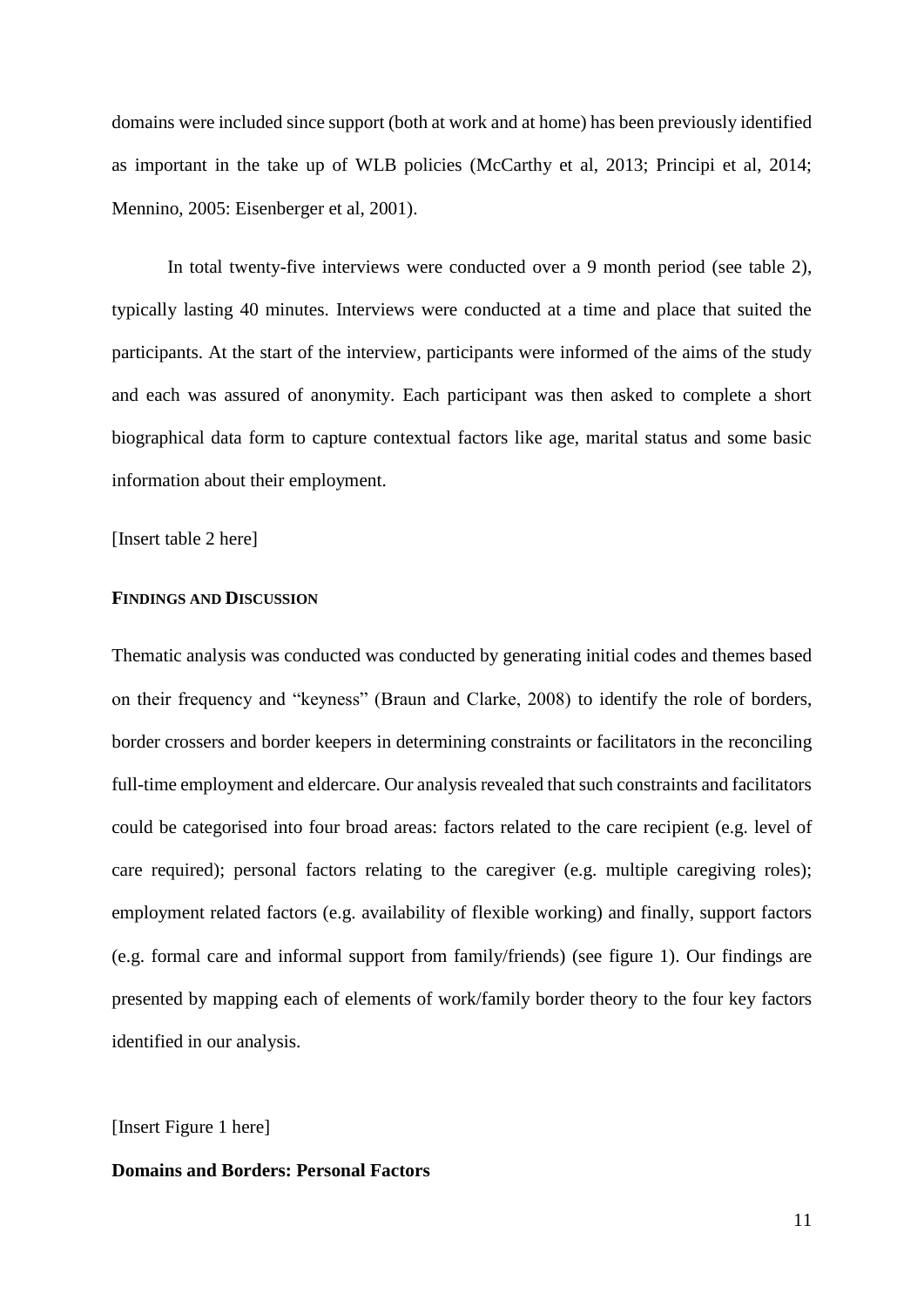Clark (2000) contends that the more strongly an individual identifies with a role the more capable they will be in defining boundaries between each domain. In this research, employees who strongly identified with their work role were found to take active steps to limit the impact of their eldercare duties on their working life i.e. creating a strong border between both domains. As one participant put it: "*I've a team of staff around me that report to me. I can't be checking my phone every two minutes in front of them; I wouldn't accept it from them so it's not acceptable from me either*". For example in a managerial role, as this individual was, it may be perceived that caring responsibilities could be viewed as hindering one's ability perform well in their role, or impact on future career progression.

However, for some participants, their (and others) identification with their job role meant that it was more difficult to keep domains separate. As one participant described her situation:

"*I'm a nurse, so even when one of my sisters is minding them [*her parents*] if anything happens no matter how minor, I get a call…..and its fear, you can't risk saying, "that's nothing", so you go there as quick as you can*".

Our findings suggest that psychological borders can be more difficult for employees to control, with many admitting that they regularly found themselves worrying about the person they cared for, while working. While, their employment circumstances may have limited the permeability of their caregiving role at work, employees found that thoughts pertaining to their care responsibilities acted as a distraction, leaving them prone to thinking to about their other commitments rather than work tasks. Interestingly, we found that technology can significantly aid caregivers in managing both domains. Our findings revealed that technology allowed caregivers to positively manage such distraction by allowing them to remain in contact with the care-recipient when necessary and hence minimise their anxieties. The participants who were caring for individuals who were themselves technologically savvy felt it was invaluable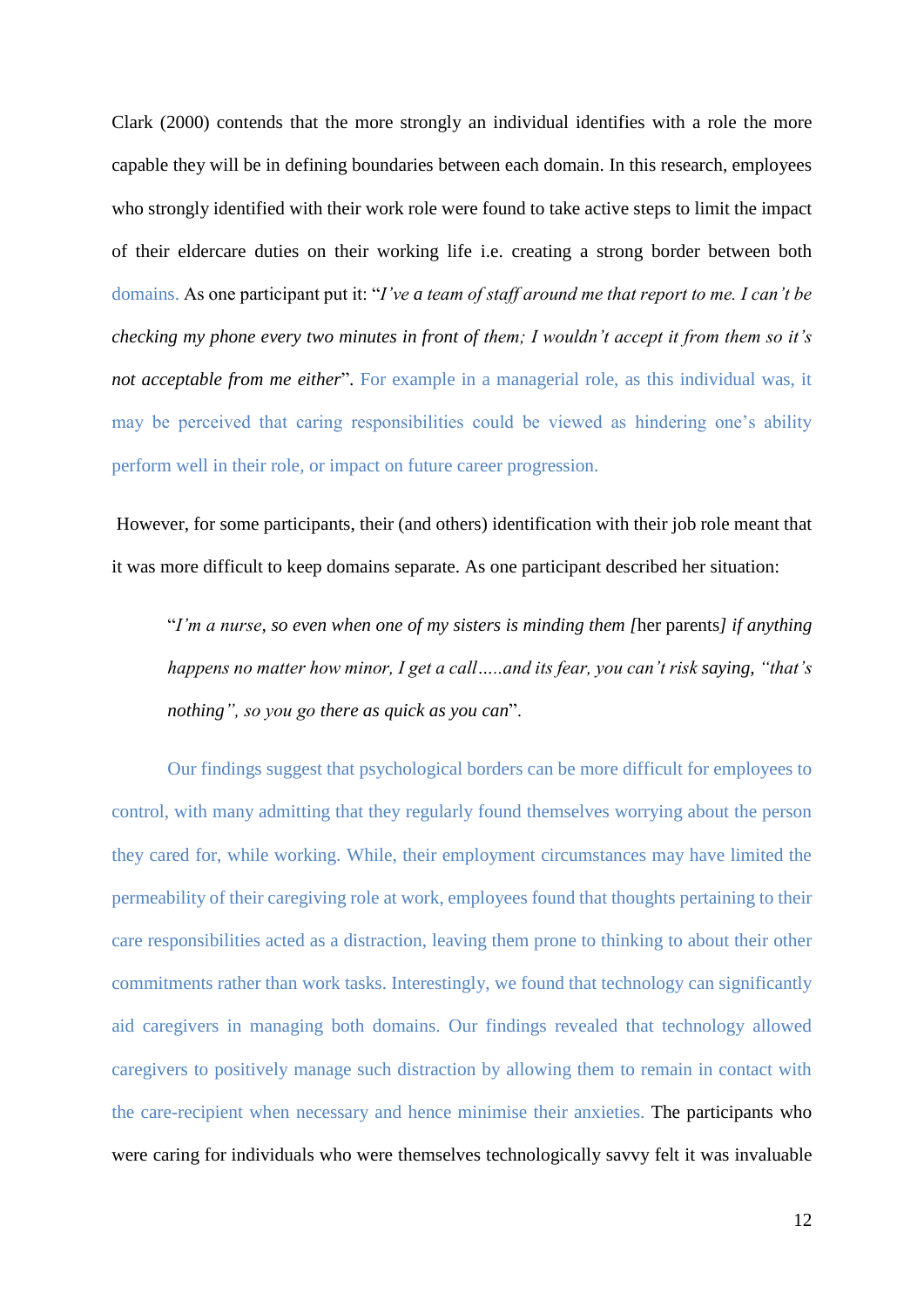in allowing them to keep in contact: "*she appreciates we're at work. If she needs to talk, she'll text*". This resulted in employees feeling reassured that they were able to maintain a connection with the care-recipient whilst minimising the impact on work thus minimising the extent to which worrying about the individual acted as a distraction. Undoubtedly, an organisational culture that supports caregivers' access to technology during working time is required also for this to be an effective facilitator to reconciling work and care roles.

The wellbeing impact of balancing both work and care responsibility was evident in many of the interviews conducted, but particularly for those involved in multiple caregiving roles. Participants described the physical effects that this had: "*my hair started falling out"* and "*I developed an ulcer within a few months".* Interestingly, the work domain was described as a place to *"escape"* the demands of the caregiving role, which concurs with previous literature on the respite effect of the workplace (Heitmueller, 2007). In addition, another participant mentioned, "*I have no social life*" revealing the central importance of the workplace as a social anchor in addition to being an economic necessity. Arguably, the work domain provided carers with the means to be proactive. This concurs with Clark's (2000) argument that individuals are inherently proactive in attempting to achieve balance between domains; however, we found that this is strongly related with the issues of support and autonomy, discussed below.

## **Border Crossers: Support Factors**

We found that a high level of job role flexibility or autonomy aided border crossers in being proactive in balancing competing demands between work and care domains. Many of the caregivers developed routines to manage their time both before and after work with regard to care. Participants developed routines to carry out ADLs. For IADLs, participants noted managing these outside of working time or in the case of eldercare management activities by working alternative hours to facilitate appointments. A notable finding in this research was the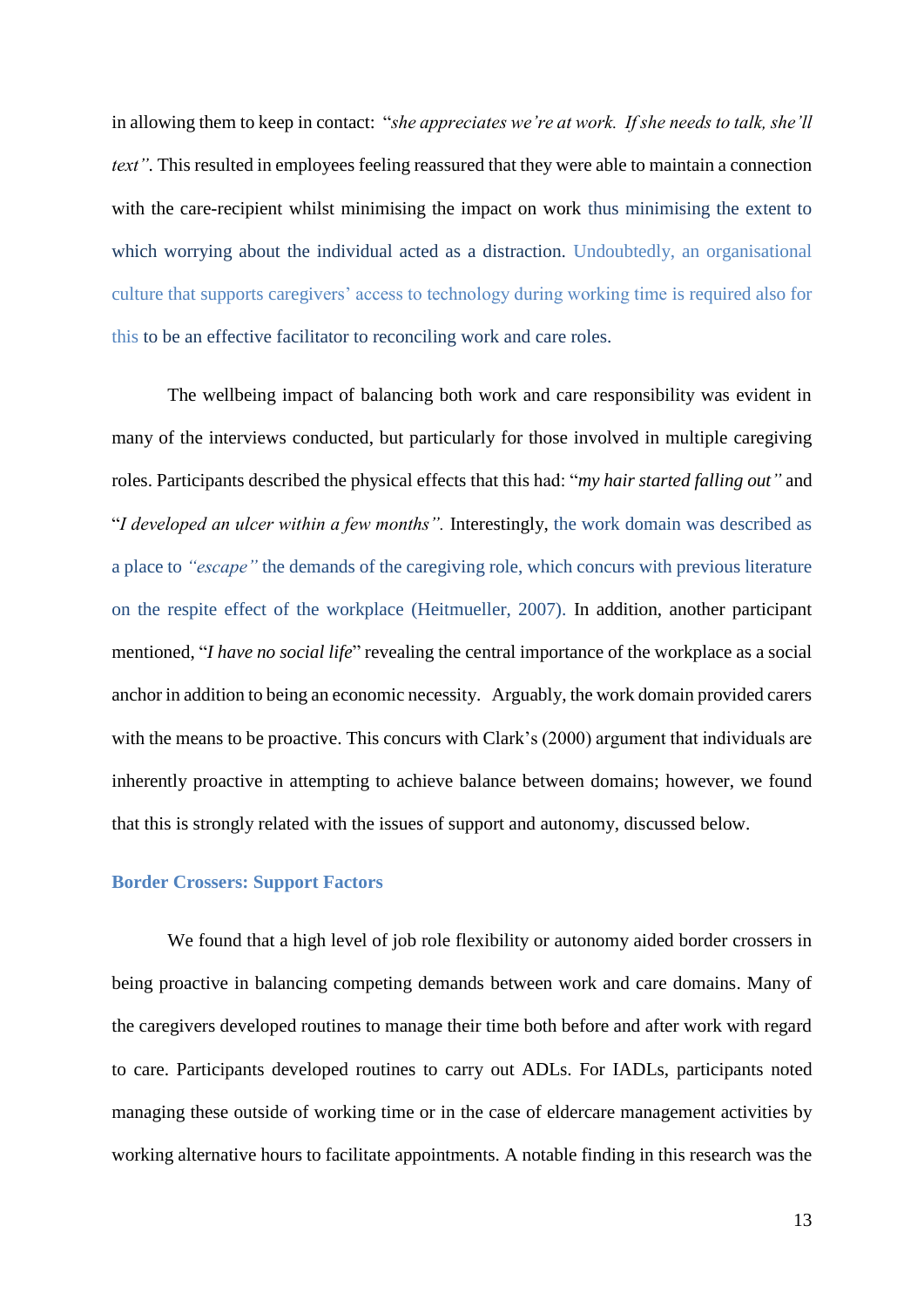reluctance of caregivers to utilise their right to force majeure leave from the workplace, even during periods when they were under particular strain, opting instead to use their own holiday and annual leave entitlements to cover care requirements. When questioned about their rationale for this, participants expressed a lack of understanding with regard to the purpose force majeure served, while others felt that they did not want explain their personal circumstances in the administration process they perceived required in accessing such leave.

Many participants referred to the informal support provided by neighbours of the care recipients, friends of either the caregiver or recipient, or other family members. This support was found to make it significantly easier to balance day-to-day work and care commitments, when care was not at an acute level. Formal caregivers i.e. home help and home care workers were also cited by participants as being hugely helpful in allowing them to balance their work commitments, not only because of the support role they performed, but the way in which they interacted with the caregiver and recipient. "*She has home help for one hour a day which is very inadequate but we are very lucky to have it*". The thematic analysis revealed that many elderly people held negative attitudes towards receiving care from external sources outside the family. This placed additional pressure on caregivers to provide more care themselves. One participant relayed how a support worker could not admit her true role to the care recipient: "*She [mother] thinks she's the cleaner*".

A lack of additional formal supports can be a constraint to balancing work and caregiving; this can be particularly exacerbated when the level of care required is high. As one participant put it: *there's always something to think of, prescriptions and doctors' appointments, and then all the day to day stuff on top of that".* A greater level of ailments meant an increased level of co-ordination with regard to medications, appointments and simply knowledge of conditions by caregivers.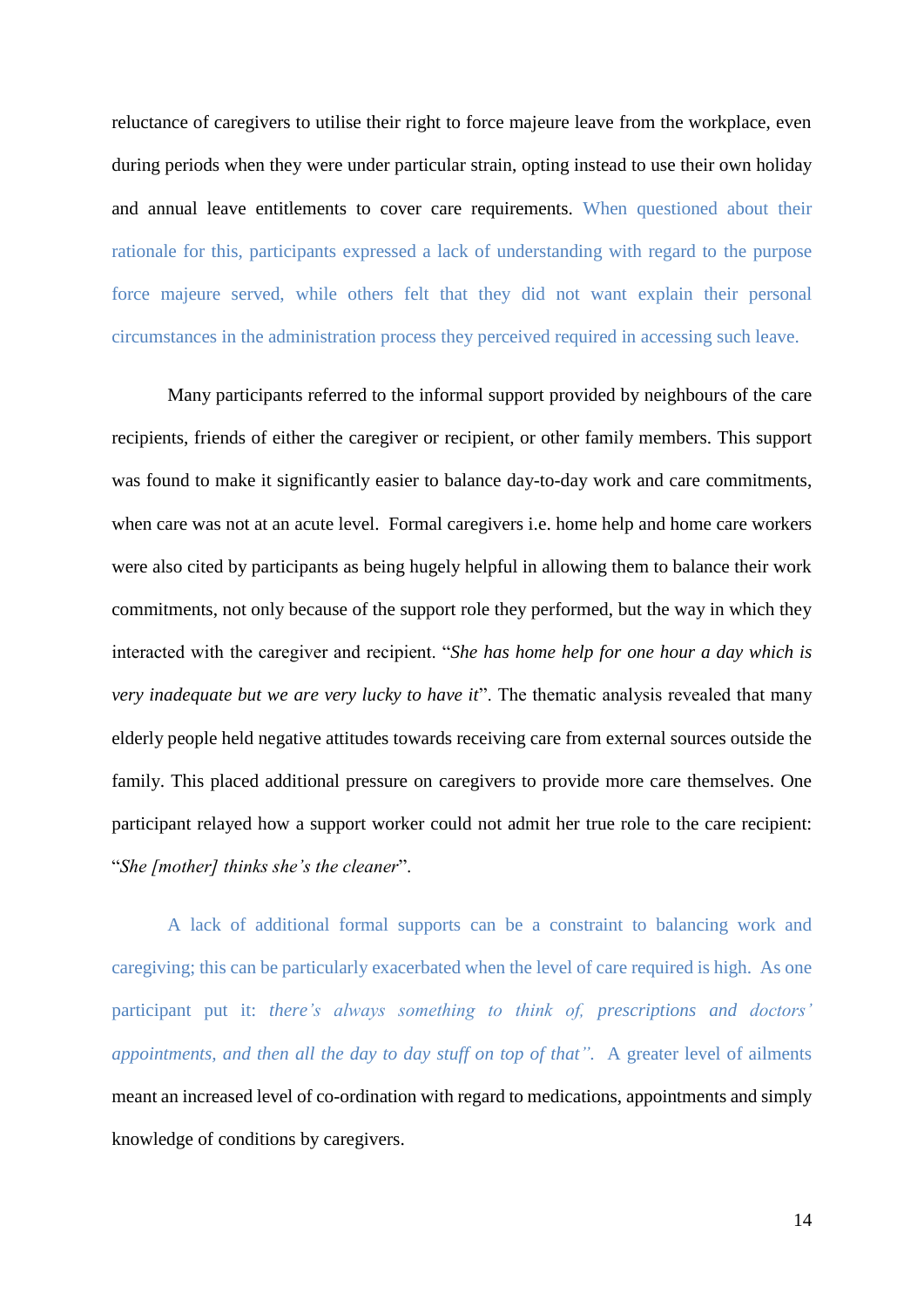Caregivers in this study had experienced both predictable and acute care giving situations: "*dementia is a thing that kind of comes and goes, so you could have three good weeks and one terrible week".* Communication with, and support from family and friends was found to be particularly important during crisis events. One participant described her experience when she received news of an emergency in her mother's locality: "*when [it] we couldn't get to Mam….and we were phoning all the time and panicking*". Caregivers also explained that when a crisis dissipated support from other family was withdrawn when seeming "*normality"* returned.

In balancing the added responsibility that comes with eldercare the role of the carerecipient themselves and those in authority in the work domain becomes hugely important, this is explored in the next section.

### **Border Keepers: Care-Recipient Factors**

The role of the eldercare recipient themselves as a border keeper was evident here. Participants reported varying experiences with regard to how the person they cared for would make efforts to avoid impinging on their work or domain. One participant described how his parents were aware of the impact they had on others "*they're actually very conscious of it, they've sat myself and my sister down to say this can't impact on your life".* In other cases, the care recipient's actions served to increase conflicting demands. One employee described her experience with her mother:

"*She wouldn't hear of going to a nursing home to recuperate, not even for a week, so that made it harder, I had to take time off…to her you stay in a hospital if you're sick, you go to a nursing home if you're dying*".

### **Border Keepers: Employment Factors**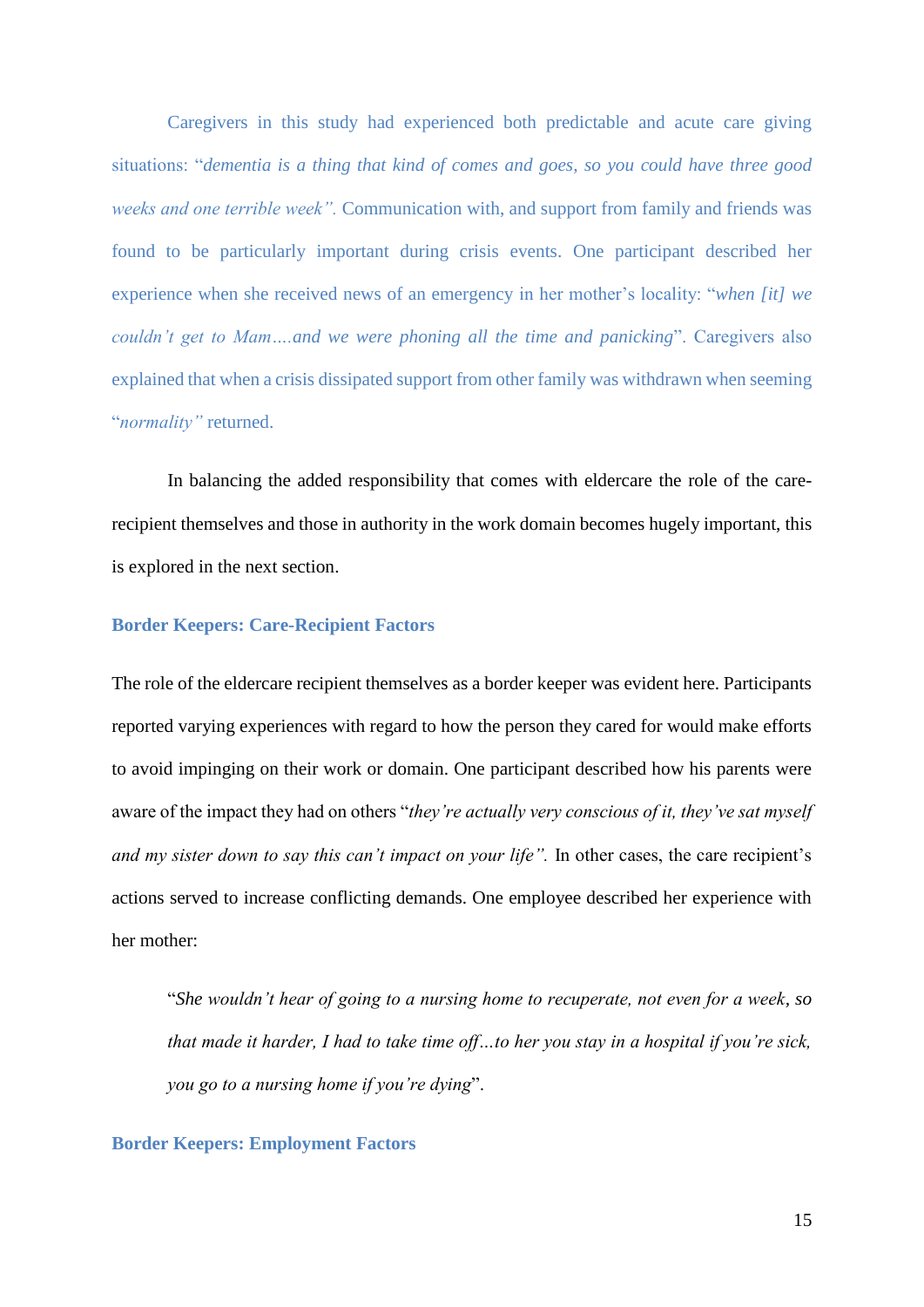The extent to which practices supportive of work and care reconciliation exist either with or without the presence of a formal policy relates strongly with the actions of managers and supervisors. Findings from this research revealed that while some employees enjoyed significant forms of informal flexibility (for example, managers and supervisors who allowed for start or finish times to be varied to allow for care visits), participants noted a general lack of formal WLB polices that specifically helped in eldercare-giving. For example, one participant noted that while she had "work from home access" which was useful, she did not have all the facilities that effective remote working requires.

While individual roles dictated a certain level of autonomy, it was noted by some participants that the benefits of flexibility that they enjoyed were often at the behest of benevolent supervisors. Hales (2006) suggests that different managerial grades in the organizational management hierarchy influences the link between work-life balance policy and practice differently. The role of the supervisor as a border keeper emerged quite strongly here. Whilst organisations may not have had formal policies to support elder caregivers, the supervisors demonstrated an ability to create supportive organisational cultures at a departmental level. This points to the importance of both supervisory support and of disclosure of one's caregiving role, so that domain awareness occurs. Individuals therefore relied upon the discretion of their managers in exercising control over their work in such a way that was conducive to reconciling work and care demands, such as in the example of this employee:

*"My manager is great, he recognises that I'm someone who will do my time and get things done but maybe that it will have to be on a more flexible time scale*".

However, it is clear that a lack of formal policies that elder caregivers view as suitable for them is problematic, as they view these policies as being childcare oriented.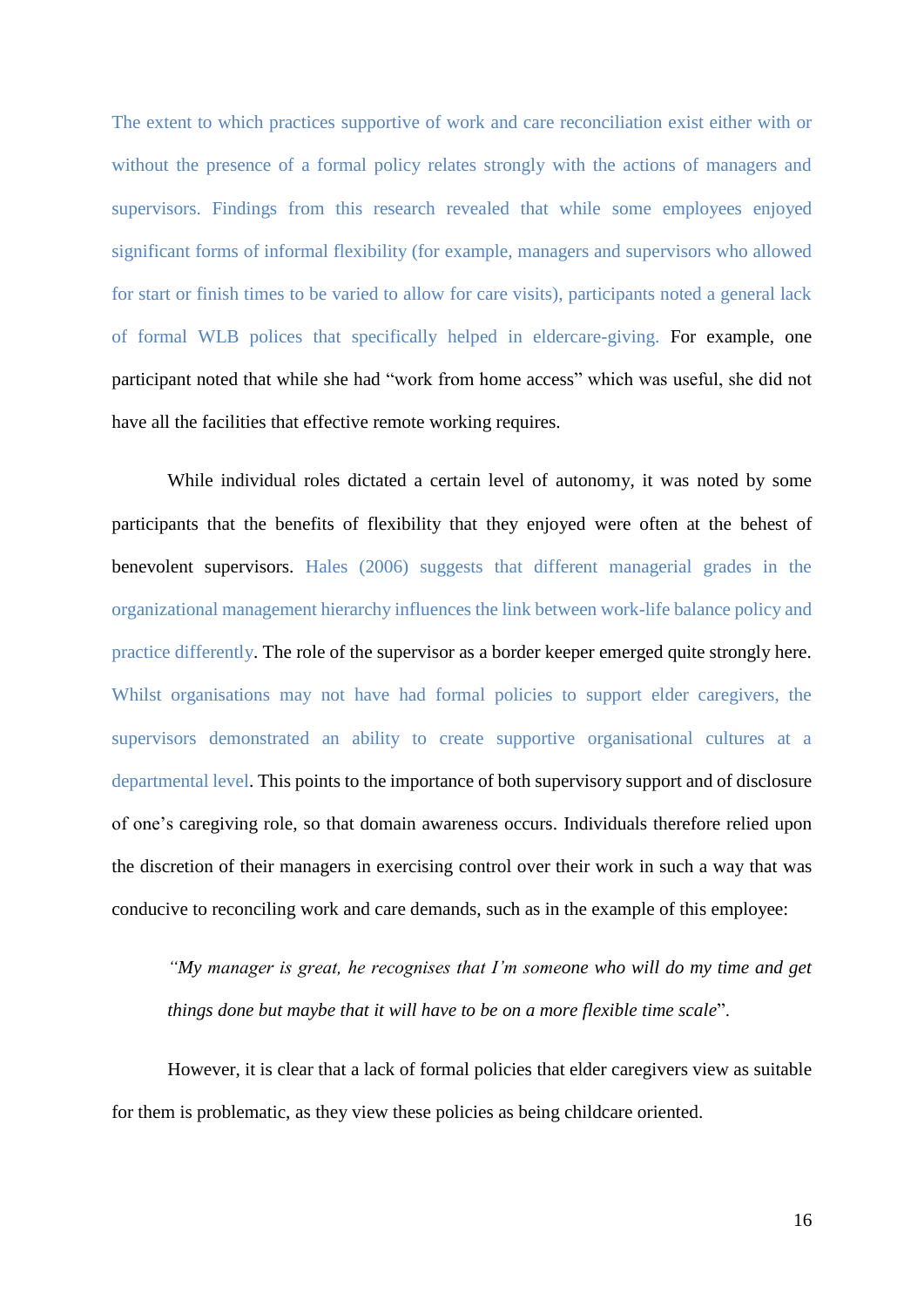*"I think companies could be more understanding. I don't think anybody ever planned on caring. I don't think you expect it".* 

In terms of organisational policies (see table 3), many of the participants noted that employee assistance programs existed in their organisations that could be availed of for counselling or to deal with stress. However, no participants in this study had availed themselves of such a programme *"I know there is a framework in place. Things like employee assistance programmes. I've never utilised it"*. This is unsurprising as research has shown that availability does not ensure take up. Poelmans and Beham, (2008) suggest that employees only achieve the benefit of such initiatives when organisations ensure employees have access to and can avail of these programs. Again the role of different management levels has a part to play in this, while HR may resource and facilitate such programmes, if is line managers who are more likely to be influential in communicating the value of such programmes to staff.

## [Insert Table 3 here]

Table 3 also illustrates the low levels of take up on more both policies and entitlements such as compressed working hours, force majeure leave and carers leave. Anderson et al (2002) found that barriers to take up included gender role assumptions of employees, perceived unsupportive organisational culture, assessments of program adequacy to address caregiving needs, lack of awareness, a perception that usage would have a negative effect on career opportunities and ambiguity in managerial communication of support policy information. Giannikis and Mihaila (2011) suggest that employee-centred organisations that view flexibility as a valuable management tool, should deal with specific barriers that discourage people from taking up flexible work arrangements. In the case of eldercare, we find that employees view certain policies as pertaining to only those with childcare arrangements, whether that is in fact the reality within the organisation or not. Either broadening these policies or raising awareness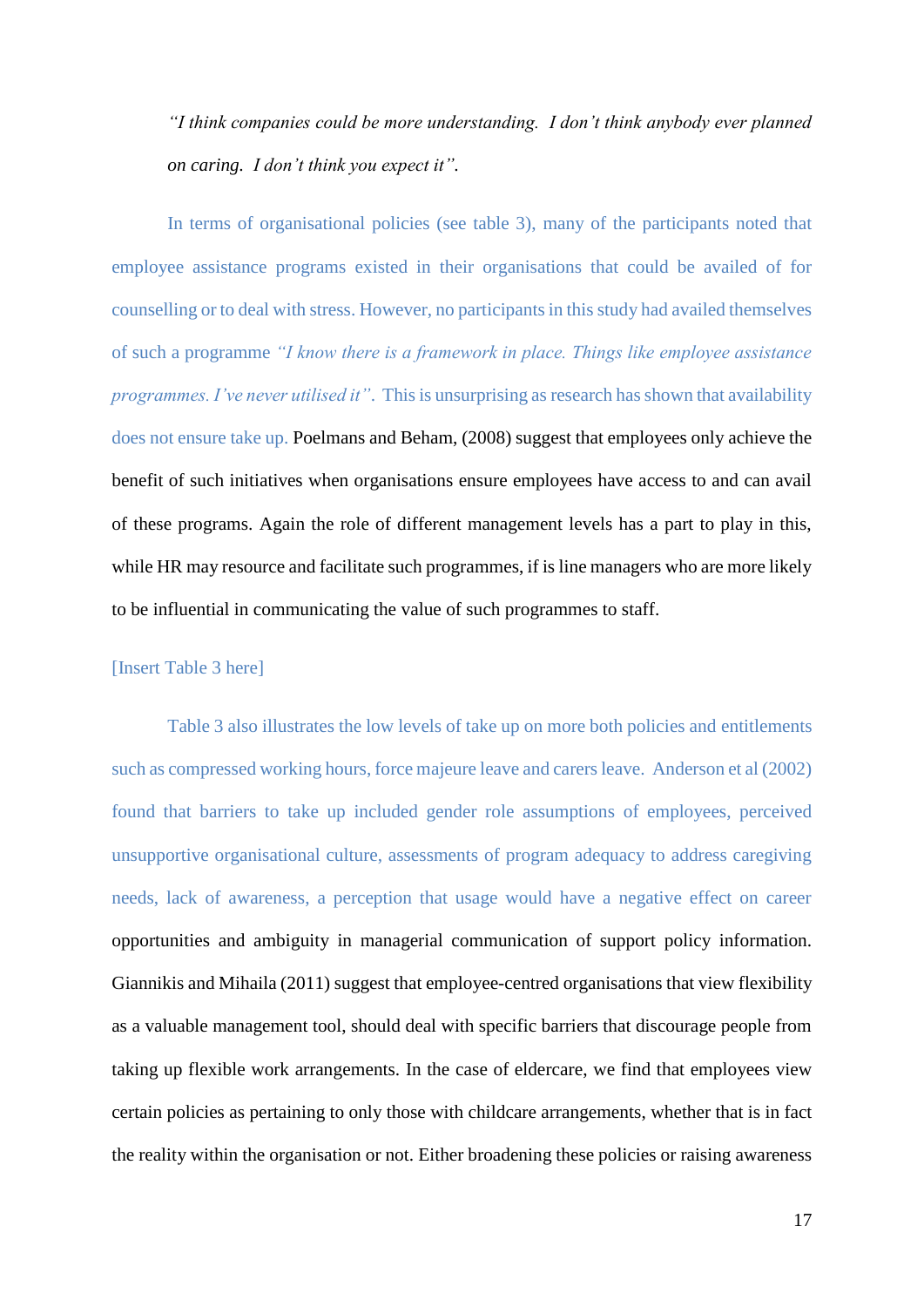of how they govern all caregiving roles would provide one way for organisations to deliver greater support. McCarthy et al., (2013) found that HR managers may provide another important source of support for employees independent of supervisory support, by being committed to, and portraying positive views about the impact of work life balance at a more distal level; therefore, we argue increasing the awareness of eldercare among the HR profession is of critical importance.

#### **TOWARDS A NEW MODEL**

The aim of this study was to use work/family border theory to explore the key constraints and facilitators that arise in reconciling full-time work and eldercare. In an effort to bring some clarity and new understanding to this area we have developed a conceptual map; each component of work/family border theory (domains, borders, border crossers and border keepers) were mapped to each of the key themes identified through the qualitative analysis, via the most salient elements contributing to the control of each component (see figure 2). This conceptual map provides an overview of the relationship between these components and the factors identified in the research as having an impact on the ability of full-time employed eldercare-givers to reconcile both roles. The map we present provides a focus for researchers and practitioners to further the discussion on how best to facilitate the combination of full-time employment and eldercare provision, given the rising importance of this issue.

We found that the presence of support (either formal or informal) within either domain facilitated a greater ability to continue to work full-time while being responsible for eldercare. The presence of support in the care domain is an important consideration. As border crossers, caregivers themselves can be reactive or proactive in responding to elements of care provision, leading to this having the possibility of being either a constraint or a facilitator. Our findings show that proactivity could be achieved in the delivery of ADLs by developing routines when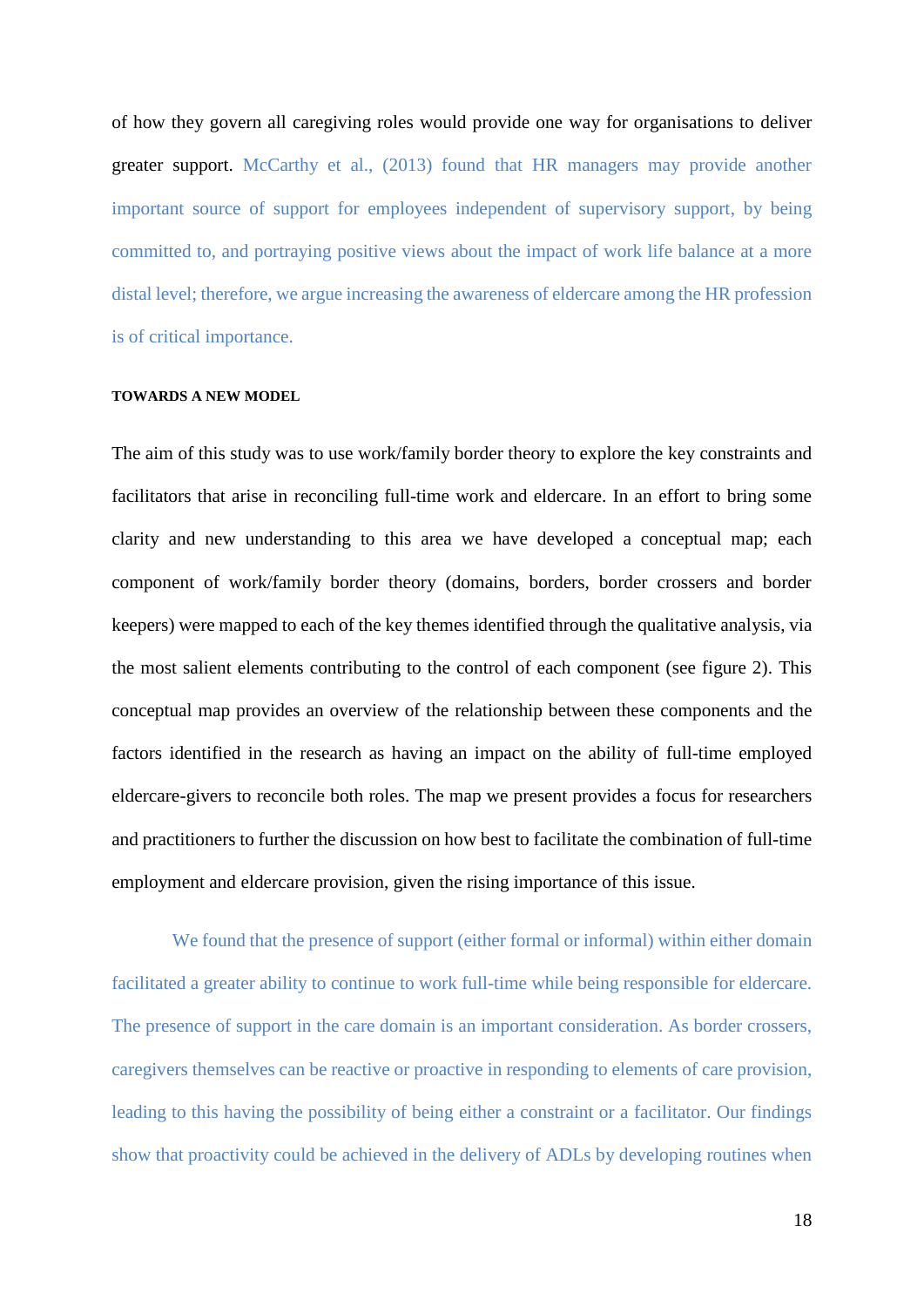care recipient's needs were stable, however, episodic events required significant support from others, including the organisation. The completion of IADLs, and eldercare management, required caregivers to draw on their personal time and alter working arrangements where possible. We acknowledge the ability to avail of informal flexibility is a feature of employment for employees with either higher skilled roles or where the achievement of their tasks/role are not rigidly limited to particular hours of work. However, even within low skilled roles an element of informal flexibility may be achievable where other employees are willing to facilitate alterations in schedules. We argue in relation to care, temporal aspects of employment continue to be the greatest constraint for employees and challenge for employers (Roberts, 2008). The extent to which care and work domains are permeable or flexible, is very much dependent on the line manager's operationalisation of WLB policies, the organisational culture and the autonomy associated with the work role itself. Therefore, we argue that HR practitioners have a role to play in facilitating the discussion on the operationalisation of WLB policies in the workplace, which can be a fraught process (Fleetwood, 2007). Finally, regarding border keepers, the care-recipient plays a significant role through their own attitudes towards care provision and extent to which they embrace technology in facilitating care provision. These can result in facilitating the reconciliation of the demands of the two domains.

## [Insert figure 2 here]

### **IMPLICATIONS FOR HRM**

While much progress has been made on the issue of balancing work commitments and childcare, given the demographic imperative in relation to the ageing population a shift in focus in WLB policies is now needed. In doing so it is important for those responsible for human resource management to recognise that employed eldercare -givers are not a homogenous group and have hugely varying experiences of balancing full-time work and eldercare. While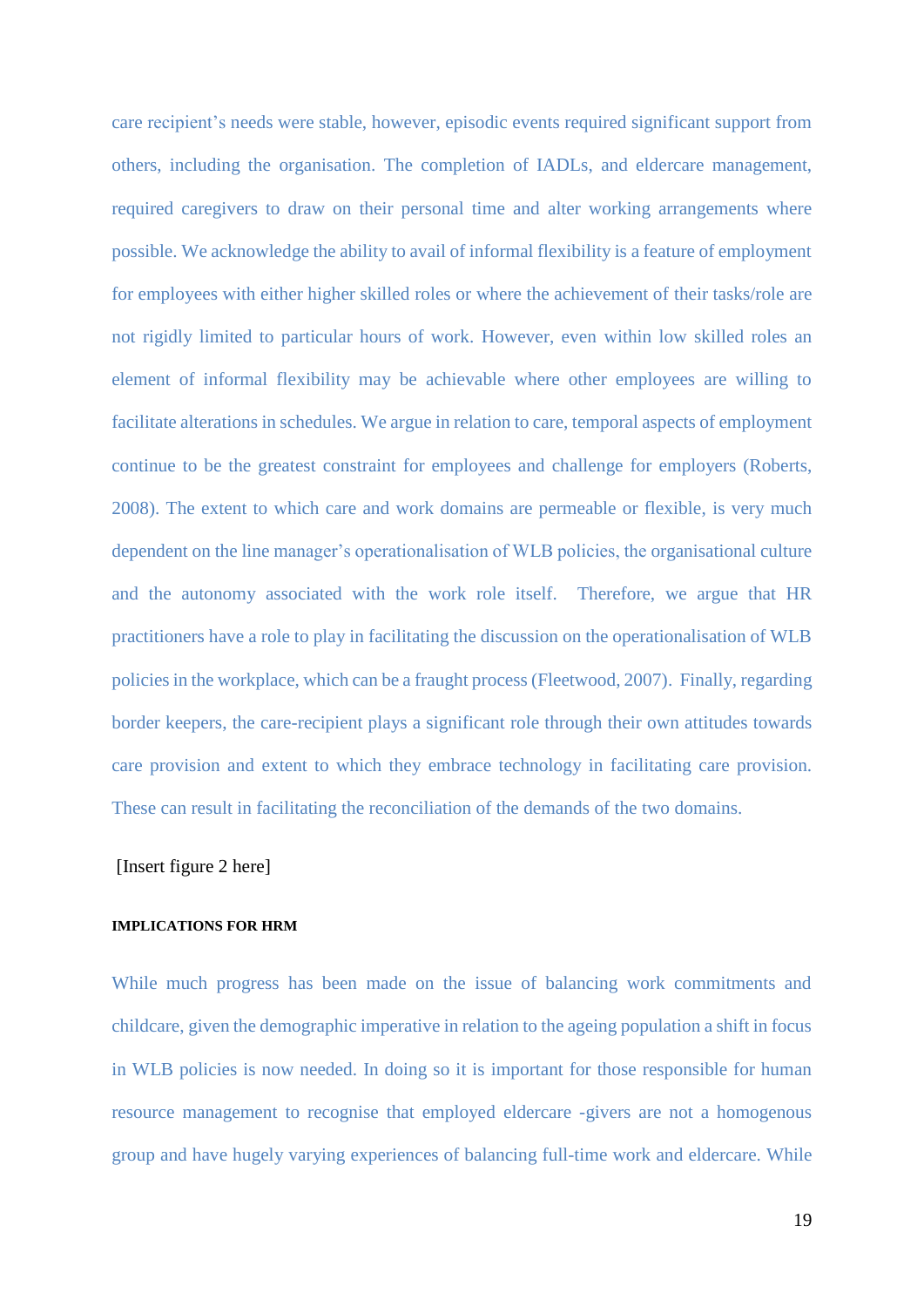the literature espouses the development of flexible organisational practices which would create permeability and weaken borders between work and care, research shows that the take up of such programs, even where available, has been limited (Gregory and Milner, 2009). This study has identified that informal practices such as home working and altering working hours are being utilised to cover eldercare responsibility, in the absence of formal HR polices on the issue of eldercare.

In addressing this issue we found the role of individual line managers to be particularly influential in reconciling WLB. While it is laudable to see that many line managers are willing to allow flexibility and autonomy, this does raise an issue with regard to the operationalisation of WLB policies. The current lack of formal care policies around eldercare creates a system whereby it is the line manager's attitude that determines how well eldercare and work are reconciled. In this regard, we believe that the time has arrived for HR policies and practices to take into account the fact that 'caregiving' no longer just encompasses caring for children. Indeed, Kim et al (2017) recently found negative spillover creates demand for flexible working arrangements (FWAs) among parents and suggested that organisational decision-makers should consider parenthood when designing and implementing FWAs programs. We echo this call, emphasizing that eldercare is a factor that decision-makers should also aim to address explicitly when designing and facilitating the use of FWAs.

# **LIMITATIONS AND FURTHER RESEARCH**

We acknowledge that this study is based on a small number of interviews, however we caveat that with the fact that the tendency of working carers to work reduced hours (Covinsky et al, 2001; Chari et al, 2015), therefore locating a sample set of employees working full-time hours is difficult to achieve. Furthermore, based on Malterud et al.'s (2015) argument of information power (the more information the sample holds relevant for the actual study, the lower amount

20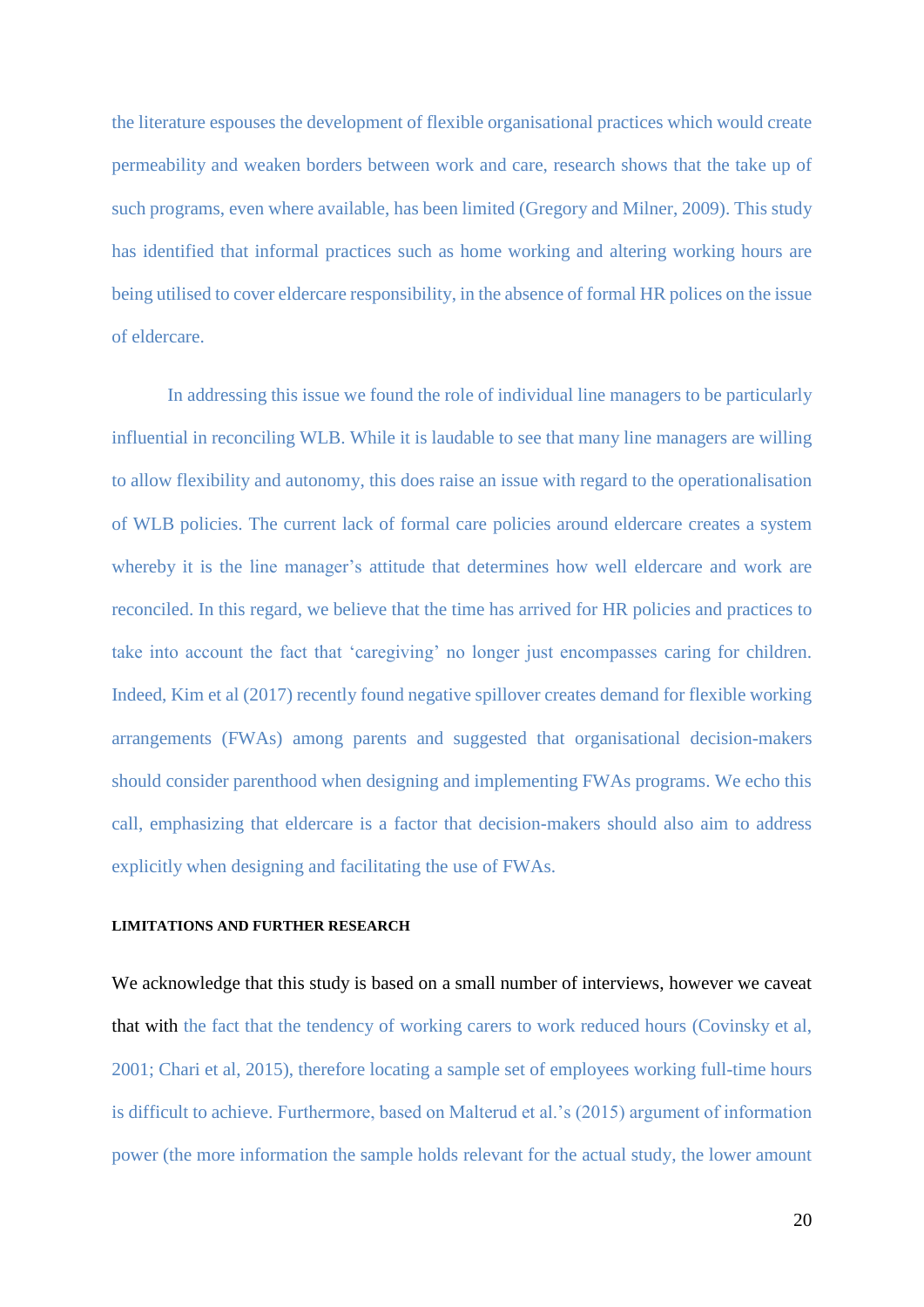of participants is required) and saturation, we believe this was a sufficient size sample. A further limitation of our study is that we neglected to examine the social domain of the caregiver, in terms of recreation and enjoyment, which could have an effect on how work and care are combined and managed. Nor did we not examine in detail the demographic of caregivers' colleagues. The extent to which an individual encounters other elder-caregivers at work could have a significant impact not just on the decisions they take in managing work and care, but also in the organisation's response to the phenomenon. We contend that this provides an area for further research. Finally, an important limitation of our research is our focus on mainly professional workers with no overt focus on gender differences taken into consideration. Ravenswood and Harris (2016) point to the need not just for recognition of gender but also of class in work-life balance research. Therefore, a comparative study of both low skilled and high skilled employees' experiences of eldercare and work would be illuminating.

## **CONCLUSION**

There is consensus that eldercare has not received the social and corporate level support and attention that childcare has (Mann, et al, 2011: Allen and Shockley, 2012). With regard to childcare, the business case for family friendly flexible policies has been made repeatedly. As yet, employer and employee representative bodies internationally have not responded in kind to the growing need for specific HR policy development surrounding eldercare and employment. In this paper, we have highlighted the critical role that supervisors and managers play as border keepers in managing this rapidly increasing WLB issue facing organisations. Additionally, the importance of supports external to the workplace has been emphasised as critical for caregivers who are seeking great WLB. We believe that those representing both HR practitioners and employers can play a valuable role not only at workplace level, but also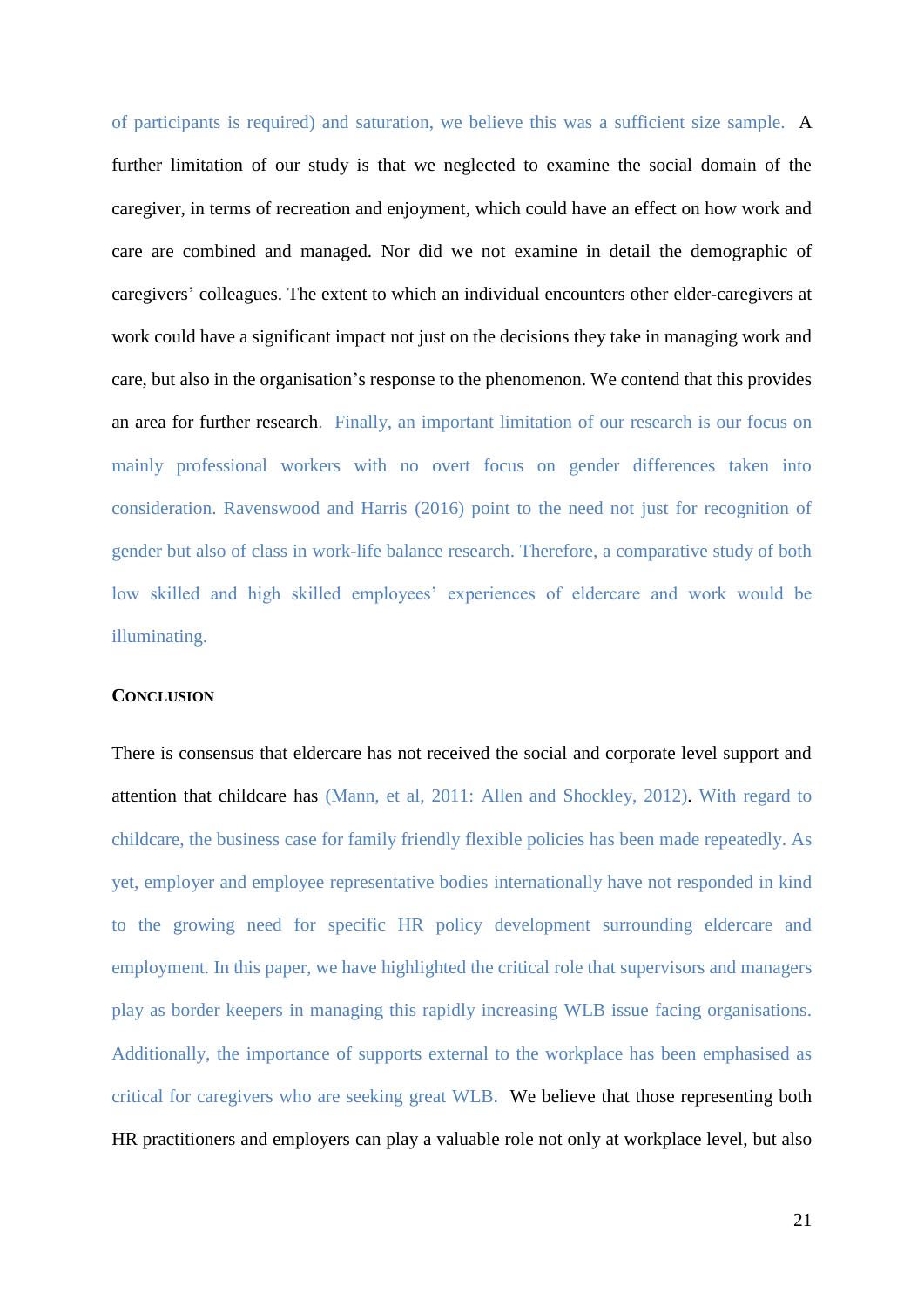in lobbying for change at institutional or national level that can affect how elder caregivers are supported, for example through statutory entitlements to leave.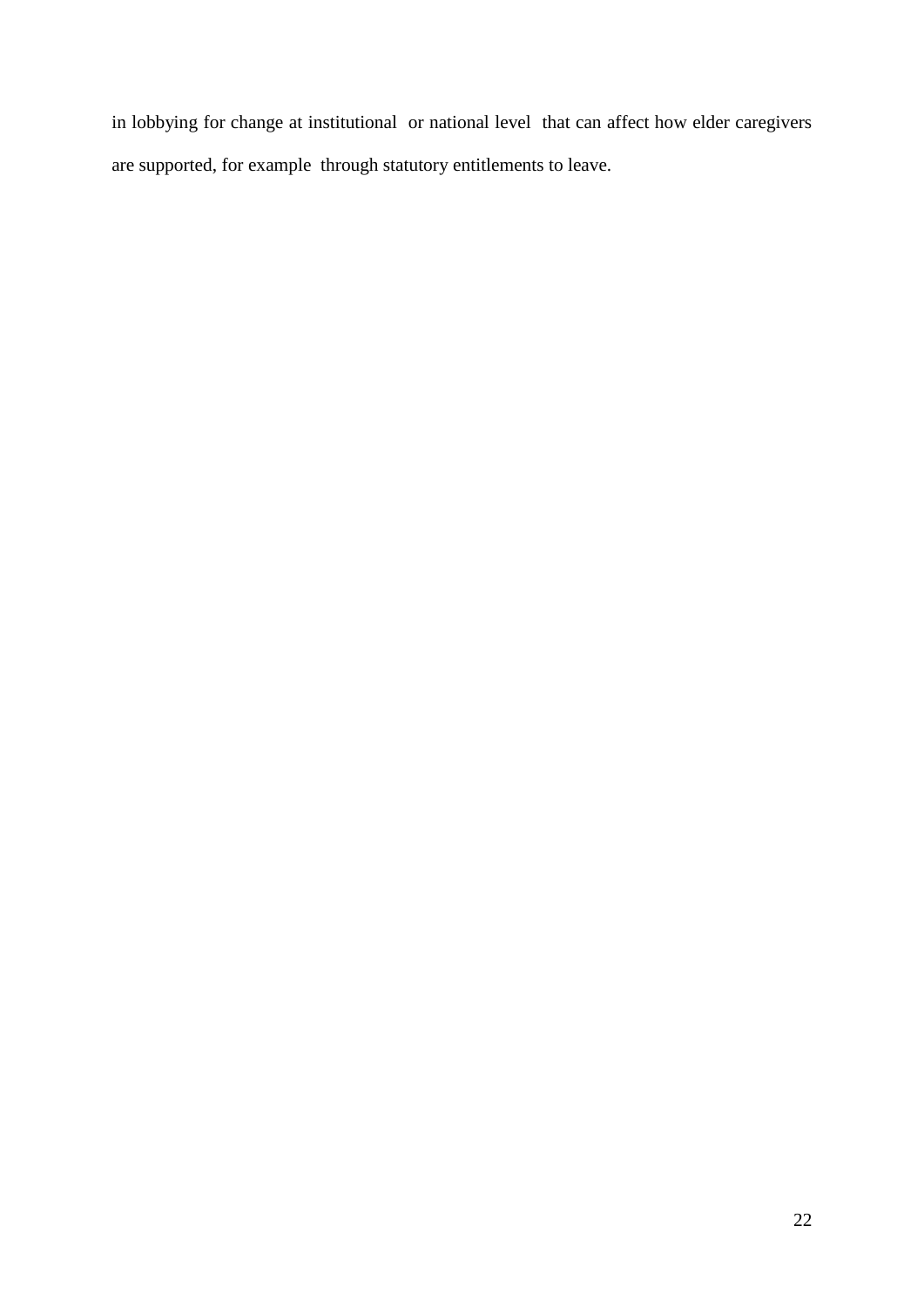## **References**

Allen, T. D., & Shockley, K. (2012). Older workers and work–family issues. In J. W. Hedge&W. C. Borman (Eds). *The Oxford handbook of work and aging*. New York, NY: Oxford University Press.

Allen, T. D., Johnson, R. C., Kiburz, K. M., & Shockley, K. M. (2013). Work–family conflict and flexible work arrangements: Deconstructing flexibility. *Personnel Psychology,* 66(2), 345- 376.

Anderson, S. E., Coffey, B. S., & Byerly, R. T. (2002). Formal organizational initiatives and informal workplace practices: Links to work-family conflict and job-related outcomes. *Journal of Management,* 28(6), 24.

Arksey, H. (2002), Combining informal care and work: supporting carers in the workplace. *Health & Social Care in the Community*, 10: 151–161. doi: 10.1046/j.1365-2524.2002.00353

Barry, U, Conlon, C (2010) Elderly care in Ireland-provisions and providers. In: UCD School of *Social Justice Working Papers Series*, vol 10, issue no 1. University College Dublin, Dublin, pp 1–34

Barrett, A., & Mosca, I. (2013). Increasing the State Pension Age, the Recession and Expected Retirement Ages. *The Economic and Social Review*, 44(4, Winter), 447-472.

Bogdan, R., & Taylor, S. J. (1975). *Introduction to qualitative methods: A phenomenological approach to the social sciences.*, Wiley, New York

Braun V and Clarke V (2008) Using thematic analysis in psychology. *Qualitative Research in Psychology* 2: 77–101.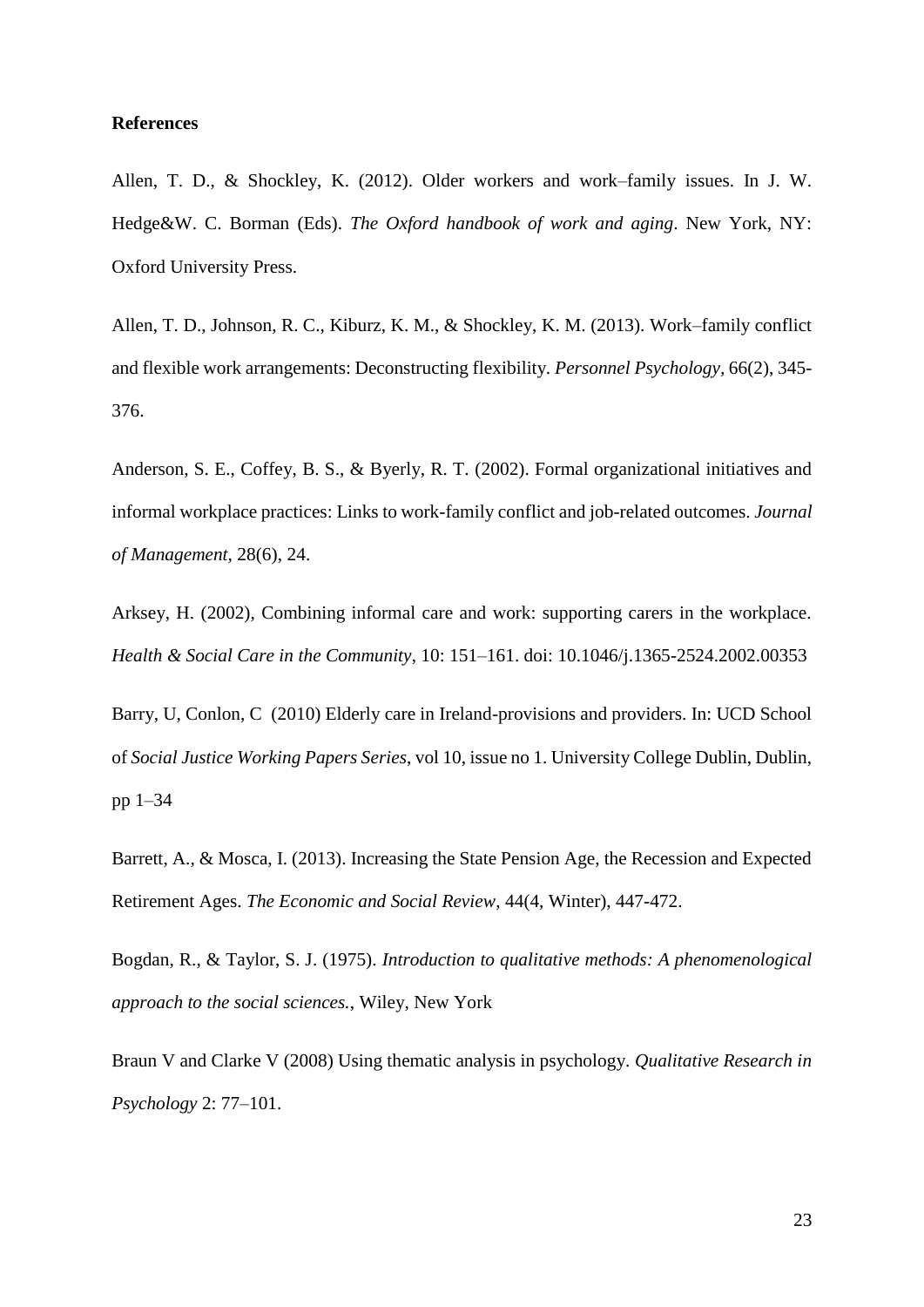Carretero, S., Garces, J., Rodenas, F. and Sanjose, V. (2009). 'The informal caregiver's burden of dependent people: theory and empirical review'. *Archives of Gerontology and Geriatrics,*  49: 1, 74–79.

Chang, A., McDonald, P., & Burton, P. (2010). Methodological choices in work-life balance research 1987 to 2006: a critical review. *The International Journal of Human Resource Management*, *21*(13), 2381-2413.

Chari, A. V., Engberg, J., Ray, K. N., & Mehrotra, A. (2015). The opportunity costs of informal elder‐care in the United States: new estimates from the American time use survey. *Health services research*, *50*(3), 871-882.

Chesley, N., & Moen, P. (2006). When Workers Care Dual-Earner Couples' Caregiving Strategies, Benefit Use, and Psychological Well-Being. *American Behavioral Scientist*, 49(9), 1248-1269

CIPD. (2016). Alarm bell rung for employers to support working caregivers. <https://www.cipd.co.uk/news-views/news-articles/support-working-caregivers> [Last accesses January 29th 2016]

Clark, S. C. (2000). Work/family border theory: A new theory of work/family balance. *Human Relations,* 53 (6), 747-770

Clark, S.C (2001). Work Cultures and Work/Family Balance. *Journal of Vocational Behaviour*, 58: 348–365.

Clark, S. C. (2002). Communicating across the work/home border. Community, *Work & Family*, 5(1), 23-48.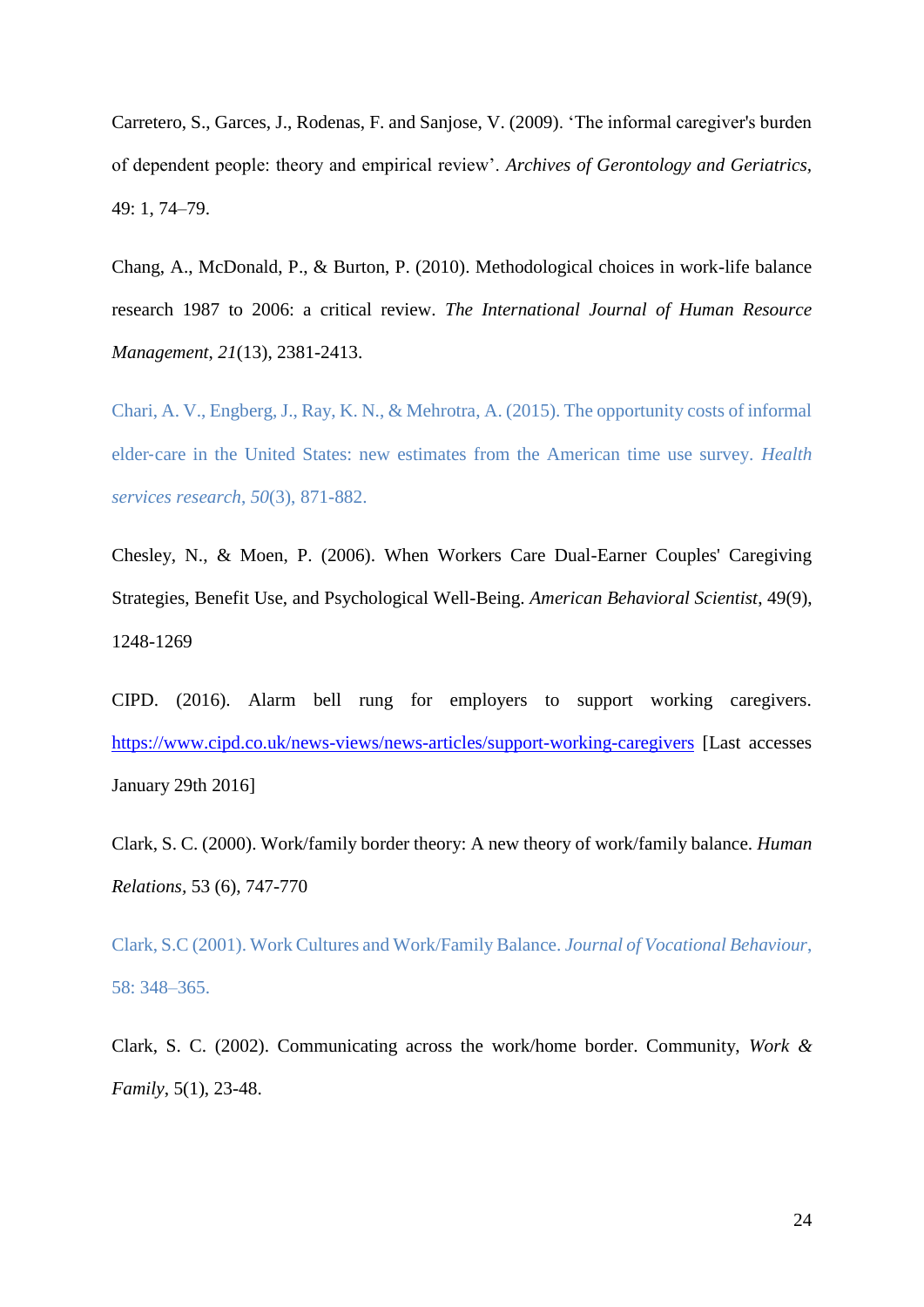Cooper, R., & Baird, M. (2015). Bringing the "right to request" flexible working arrangements to life: from policies to practices. *Employee Relations*, *37*(5), 568-581.

Cooper, D. R. and Schlinder, P. S. (2008) *Business Research Methods* (10th edition). London: McGraw-Hill.

Covinsky, K. E., Eng, C., Lui, L. Y., Sands, L. P., Sehgal, A. R., Walter, L. C., ... & Yaffe, K. (2001). Reduced employment in caregivers of frail elders: impact of ethnicity, patient clinical characteristics, and caregiver characteristics. *The Journals of Gerontology Series A: Biological Sciences and Medical Sciences*, *56*(11), M707-M713.

CSO (2016) Census 2011, from CD851 Caregivers aged 15 years and over classified by regular unpaid help and labour force participation rate,

[http://www.cso.ie/en/census/census2011reports/census2011profile8ourbillofhealth](http://www.cso.ie/en/census/census2011reports/census2011profile8ourbillofhealth-healthdisabilityandcaregiversinireland/)[healthdisabilityandcaregiversinireland/](http://www.cso.ie/en/census/census2011reports/census2011profile8ourbillofhealth-healthdisabilityandcaregiversinireland/) [Last accessed January 30th, 2017]

Demerouti, E., Derks, D., Lieke, L., & Bakker, A. B. (2014). New Ways of Working: Impact on Working Conditions, Work–Family Balance, and Well-Being. *In The Impact of ICT on Quality of Working Life*, 123-141 Springer. Netherlands.

Donnelly, S., O'Brien, M., Begley, E. and Brennan, J. (2016). *"I'd prefer to stay at home but I don't have a choice" Meeting Older People's Preference for Care: Policy, but what about practice?* Dublin: University College Dublin

Dugan, A. G., Fortinsky, R. H., Barnes-Farrell, J. L., Kenny, A. M., Robison, J. T., Warren, N., & Cherniack, M. G. (2016). Associations of eldercare and competing demands with health and work outcomes among manufacturing workers. *Community, Work & Family,* 19(5), 569– 587.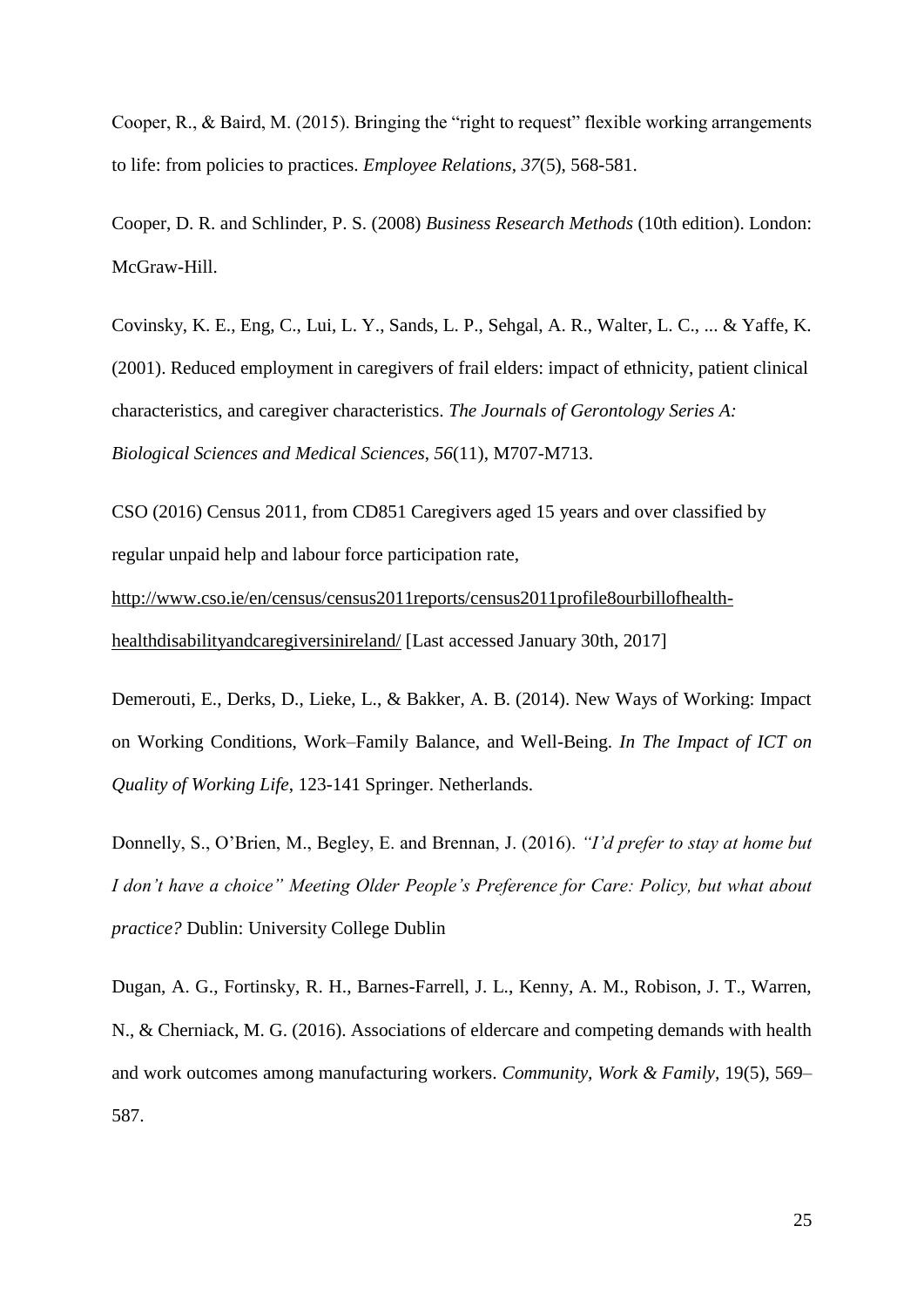Duxbury, L., Higgins, C., & Smart, R. (2011). Eldercare and the impact of caregiver strain on the health of employed caregivers. *Work: A Journal of Prevention, Assessment and Rehabilitation,* 40(1), 29-40.

Eaton, S. C. (2003). If you can use them: Flexibility policies, organizational commitment, and perceived performance. *Industrial Relations: A Journal of Economy and Society*, *42*(2), 145- 167.

Eisenberger, R., Armeli, S., Rexwinkel, B., Lynch, P. D., & Rhoades, L. (2001). Reciprocation of perceived organizational support. *Journal of applied psychology*, 86(1), 42.

Feinberg, L., & Choula, R. (2012). Understanding the impact of family caregiving on work. AARP Public Policy Institute

Fleetwood, S. (2007). Re-thinking work–life balance: editor's introduction. *The International Journal of Human Resource Management*, 18(3), 351-359.

Flick, U., von Kardoff, E., & Steinke, I. (Eds.). (2004). *A companion to qualitative research*. Sage.

Fredriksen, K. I., & Scharlach, A. E. (1999). Employee family care responsibilities. *Family relations*, 189-196.

Giannikis, S. K., & Mihail, D. M. (2011). Flexible work arrangements in Greece: a study of employee perceptions. *The International Journal of Human Resource Management*, *22*(02), 417-432.

Glaveli, N., Karassavidou, E., & Zafiropoulos, K. (2013). Relationships among three facets of family-supportive work environments, work–family conflict and job satisfaction: a research in Greece. The International Journal of Human Resource Management, 24(20), 3757-3771.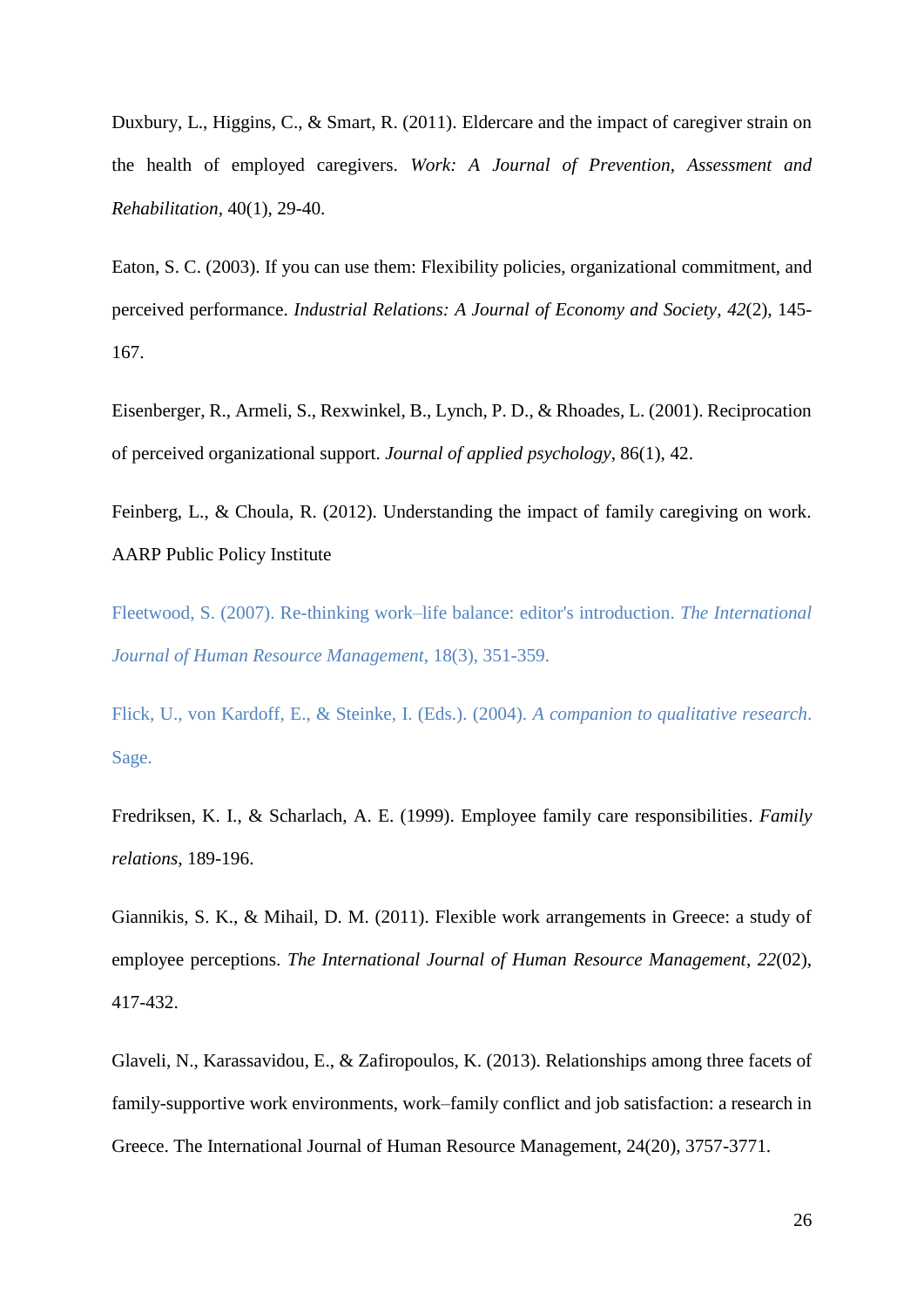Gottlieb, B. H., Kelloway, E. K., & Fraboni, M. (1994). Aspects of eldercare that place employees at risk. *The Gerontologist*, 34(6), 7.

Greaves, C. E., Parker, S. L., Zacher, H. and Jimmieson, N. L. (2015) 'Turnover Intentions of Employees With Informal Eldercare Responsibilities: The Role of Core Self-Evaluations and Supervisor Support', *The International Journal of Aging and Human Development*, 82(1), 79- 115.

Gregory, A., & Milner, S. (2009). Editorial: Work–life balance: A matter of choice?. *Gender, Work & Organization*, *16*(1), 1-13.

Grzywacz, J. G., Almeida, D. M., & McDonald, D. A. (2002). Work–Family Spillover and Daily Report of Work and Family Stress in the Adult Labor Force*. Family Relations*, 51(1), 28-36.

Guest, D. E. (2017). Human resource management and employee well‐being: towards a new analytic framework. *Human Resource Management Journal*, *27*(1), 22-38.

Gusciute, E., Quinn, E., & Barrett, A. (2015). Determining Labour and Skills Shortages and the Need for Labour Migration in Ireland. *Economic and Social Research Institute (ESRI) Research Series*.

Haberkern, K., & Szydlik, M. (2010). State care provision, societal opinion and children's care of older parents in 11 European countries. *Ageing and Society*, *30*(02), 299-323.

Hales, C. (2006). Moving down the line? The shifting boundary between middle and first-line management. *Journal of General Management*, *32*(2), 31-55.

Heitmueller, A. (2007). The chicken or the egg?: Endogeneity in labour market participation of informal carers in England. *Journal of health economics*, *26*(3), 536-559.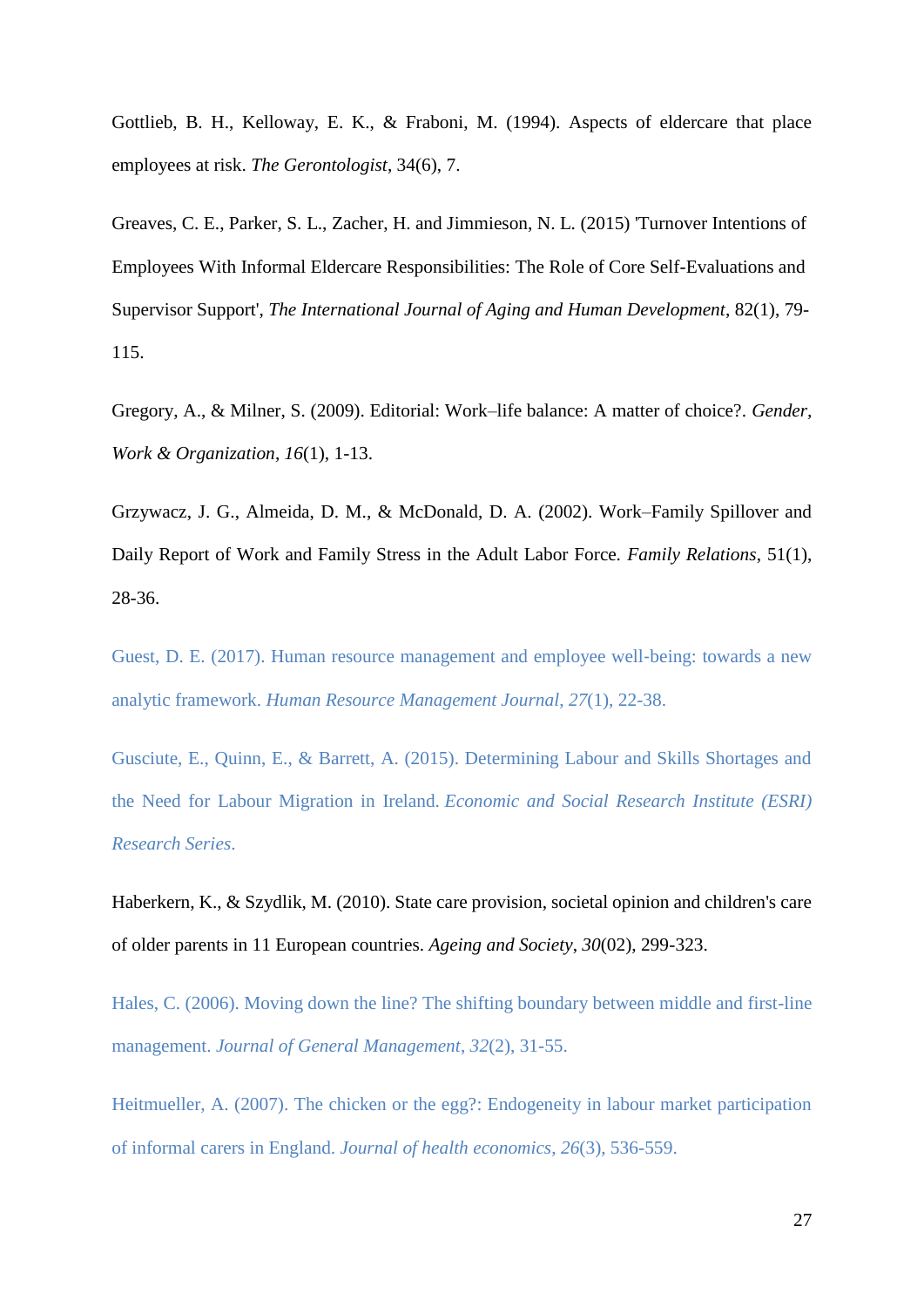Hessel, P., & Keck, W. (2009). How caring for an adult person affects employment?. *Equalsoc State of the Art Report,* available online at: www. equalsoc. org.

Heywood, J. S., Siebert, W. S., & Wei, X. (2010). Work–life balance: promises made and promises kept. *The International Journal of Human Resource Management*, *21*(11), 1976- 1995.

Hill, E.J., Ferris, M., & Martinson, V. (2003). Does it matter where you work? A comparison of how three work venues (traditional office, virtual office, and home office) influence aspects of work and personal/family life. *Journal of Vocational Behavior*, 63, 220-241

Kane, P. M., Daveson, B. A., Ryan, K., McQuillan, R., Higginson, I. J., & Murtagh, F. E. (2015). The need for palliative care in Ireland: a population-based estimate of palliative care using routine mortality data, inclusive of nonmalignant conditions. *Journal of pain and symptom management*, *49*(4), 726-733.

Kossek, E. E., & Lautsch, B. A. (2012). Work–family boundary management styles in organizations A cross-level model. *Organizational Psychology Review*, 2(2), 152-171

Kossek, E. E., Lautsch, B. A., & Eaton, S. C. (2006). Telecommuting, control, and boundary management: Correlates of policy use and practice, job control, and work–family effectiveness. *Journal of Vocational Behavior*, *68*(2), 347-367.

Kim, J., Ingersoll-Dayton, B., & Kwak, M. (2013). Balancing eldercare and employment the role of work interruptions and supportive employers. *Journal of Applied Gerontology*, *32*(3), 347-369.

Kim, H., et al. (2017). "Negative work–family/family–work spillover and demand for flexible work arrangements: the moderating roles of parenthood and gender." *The International Journal of Human Resource Management:* 1-24. doi.org/10.1080/09585192.2016.127825

28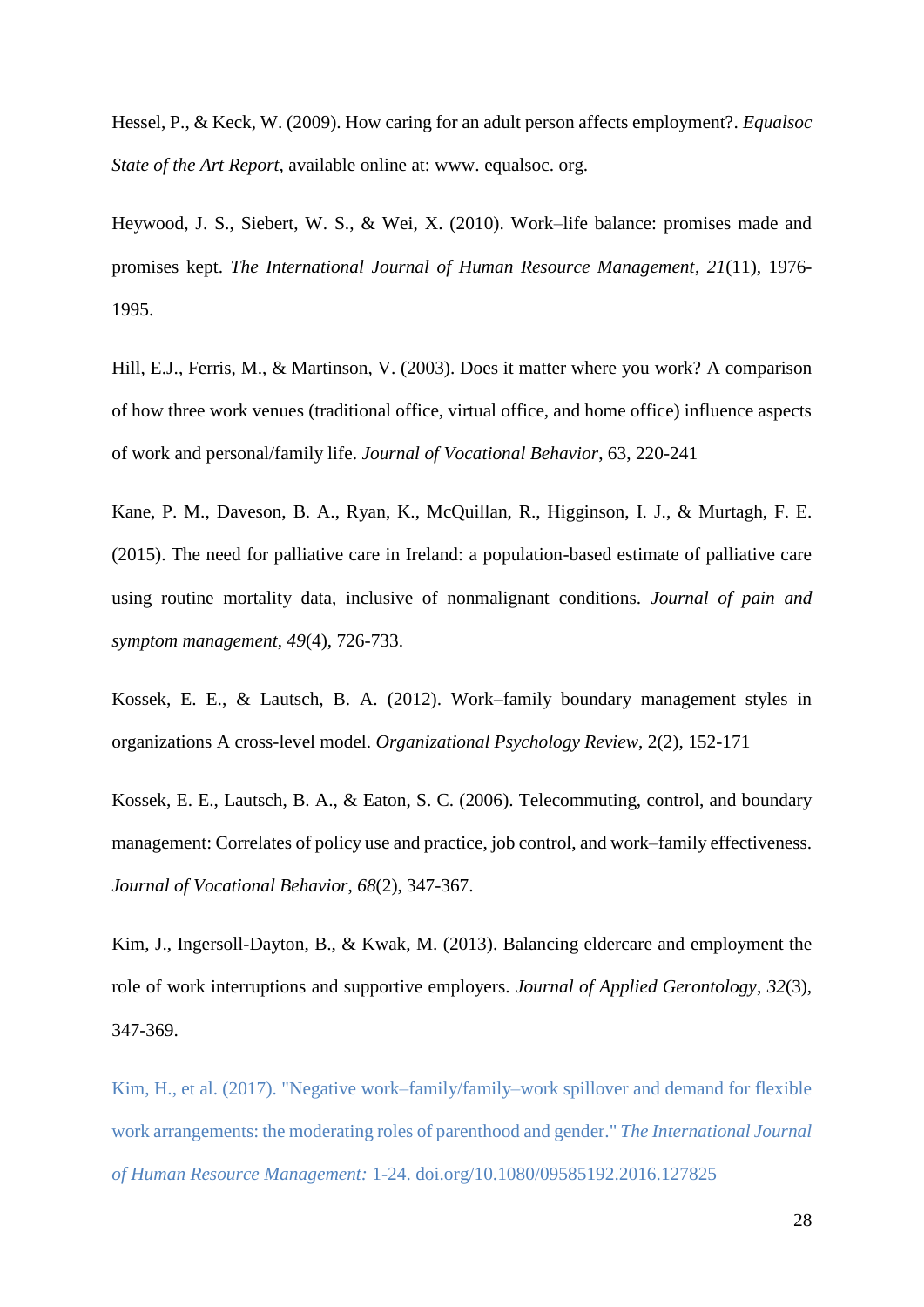Ladge, J. J., & Greenberg, D. N. (2015). Becoming a working mother: Managing identity and efficacy uncertainties during resocialization. *Human Resource Management*, *54*(6), 977-998.

Levitt, H. M., Bamberg, M., Creswell, J. W., Frost, D. M., Josselson, R., & Suárez-Orozco, C. (2018). Journal article reporting standards for qualitative primary, qualitative metaanalytic, and mixed methods research in psychology: The APA Publications and Communications Board task force report. *American Psychologist*, *73*(1), 26.

Lewis, G. (2016) Employers reluctant to implement policies to support working carers, *People Management,* June 2016.

[http://www2.cipd.co.uk/pm/peoplemanagement/b/weblog/archive/2016/06/06/two-thirds-of](http://www2.cipd.co.uk/pm/peoplemanagement/b/weblog/archive/2016/06/06/two-thirds-of-employers-don-t-provide-support-for-working-carers.aspx)[employers-don-t-provide-support-for-working-carers.aspx](http://www2.cipd.co.uk/pm/peoplemanagement/b/weblog/archive/2016/06/06/two-thirds-of-employers-don-t-provide-support-for-working-carers.aspx) [Last accessed, February 9<sup>th</sup> 2017]

Lewis, J. and Campbell, M. (2007). Work/family balance policies in the UK since 1997: a new departure?. *Journal of Social Policy*, 36(03), 365-381.

Lewis, S., Gambles, R., & Rapoport, R. (2007). The constraints of a 'work–life balance'approach: An international perspective. *The International Journal of Human Resource Management*, *18*(3), 360-373.

Long Dilworth, J.E. and Kingsbury, N. (2005) 'Home-to-Job Spillover for Generation X, Boomers, and Matures: A comparison', *Journal of Family and Economic Issues*, 26(2), 267- 281

Malterud, K., Siersma, V. D., & Guassora, A. D. (2016). Sample size in qualitative interview studies: guided by information power. *Qualitative health research*, *26*(13), 1753-1760.

Mann, S. L., Cooke, G. B., & Zeytinoglu, I. U. (2011). Research note: Workplace child care and eldercare programs and employee retention. *Journal of Industrial Relations*, *53*(2), 248- 254.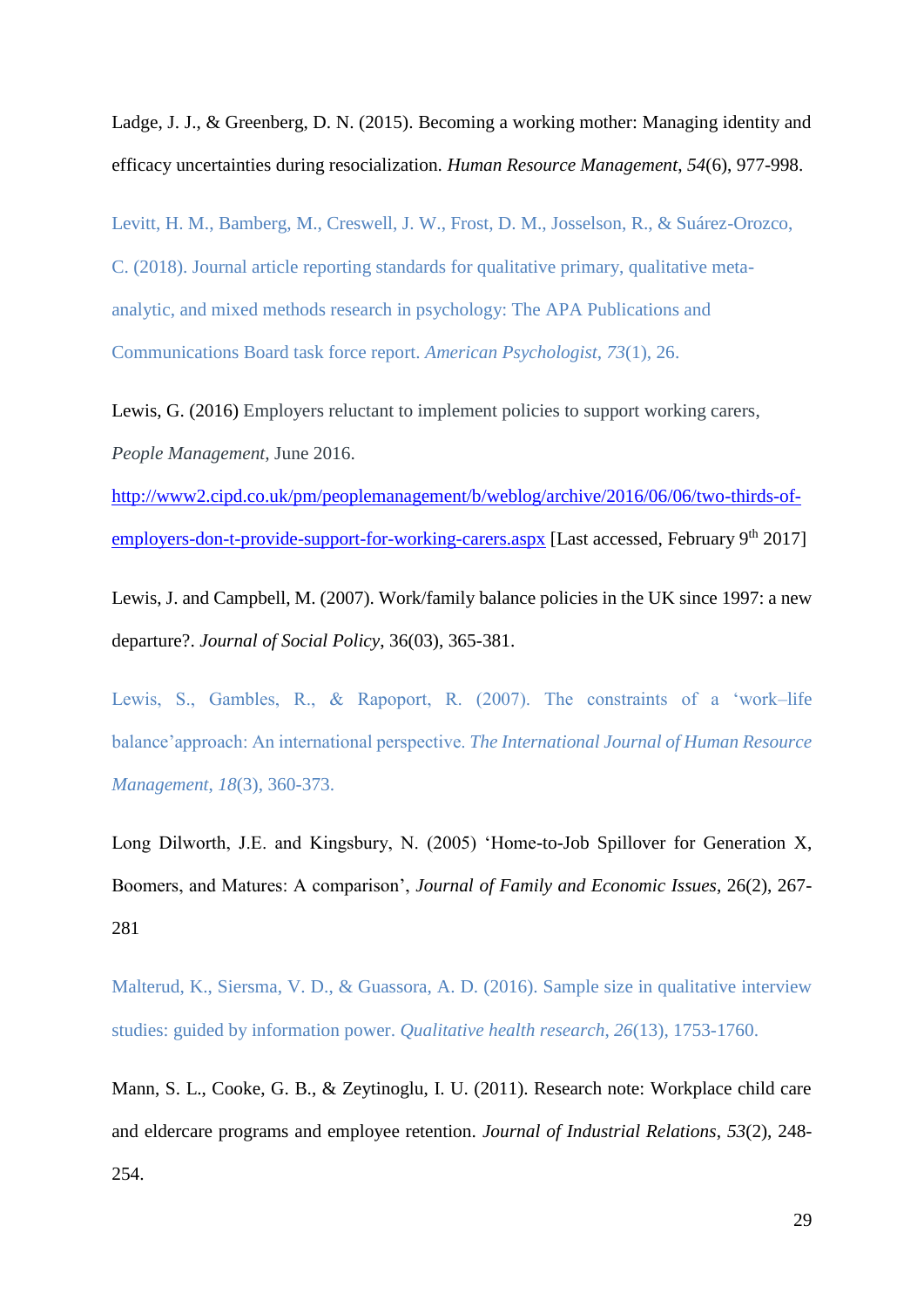Marks, N. F. (1998). Does it hurt to care? Caregiving, work-family conflict, and midlife wellbeing. *Journal of Marriage and the Family*, 951-966.

Martire, L.M., Stephens, M.A.P. and Atienza, A.A. (1997). 'The interplay of work and caregiving: relationships between role satisfaction, role involvement, and caregivers' wellbeing'. *The Journals of Gerontology*. Series B, Psychological Sciences and Social Sciences, 52: 5, S279–S289.

McCarthy, A., Cleveland, J. N., Hunter, S., Darcy, C., & Grady, G. (2013). Employee work– life balance outcomes in Ireland: a multilevel investigation of supervisory support and perceived organizational support. *The International Journal of Human Resource Management*, *24*(6), 1257-1276.

Mennino SF, Rubin BA, Brayfield A. Home-to-job and job-to-home spillover: The impact of company policies and workplace culture. *The Sociological Quarterly*. 2005;46:107–135.

Molina, J. A. (2015). Caring within the family: reconciling work and family life. *Journal of Family and Economic Issues*, 36(1), 1-4.

Murphy, C., & Turner, T. (2014). Organising non-standard workers: union recruitment in the Irish care sector. *Industrial Relations Journal*, *45*(5), 373-388.

Noelker, L. S., & Bass, D. M. (1994). Relationships between the frail elderly's informal and formal helpers. In E. Kahana, D. E. Biegel & M. L. Wykle (Eds.), *Family caregiving across the lifespan* (Vol. 4). Thousand Oaks, California: SAGE Publications Ltd.

Nolan, A. et al (2014) The Over 50s in a Changing Ireland: Economic circumstances, health and well-being. TILDA. Dublin: Trinity College Dublin. www.tilda.tcd.ie/assets/pdf/Wave2- Key-Findings-Report.pdf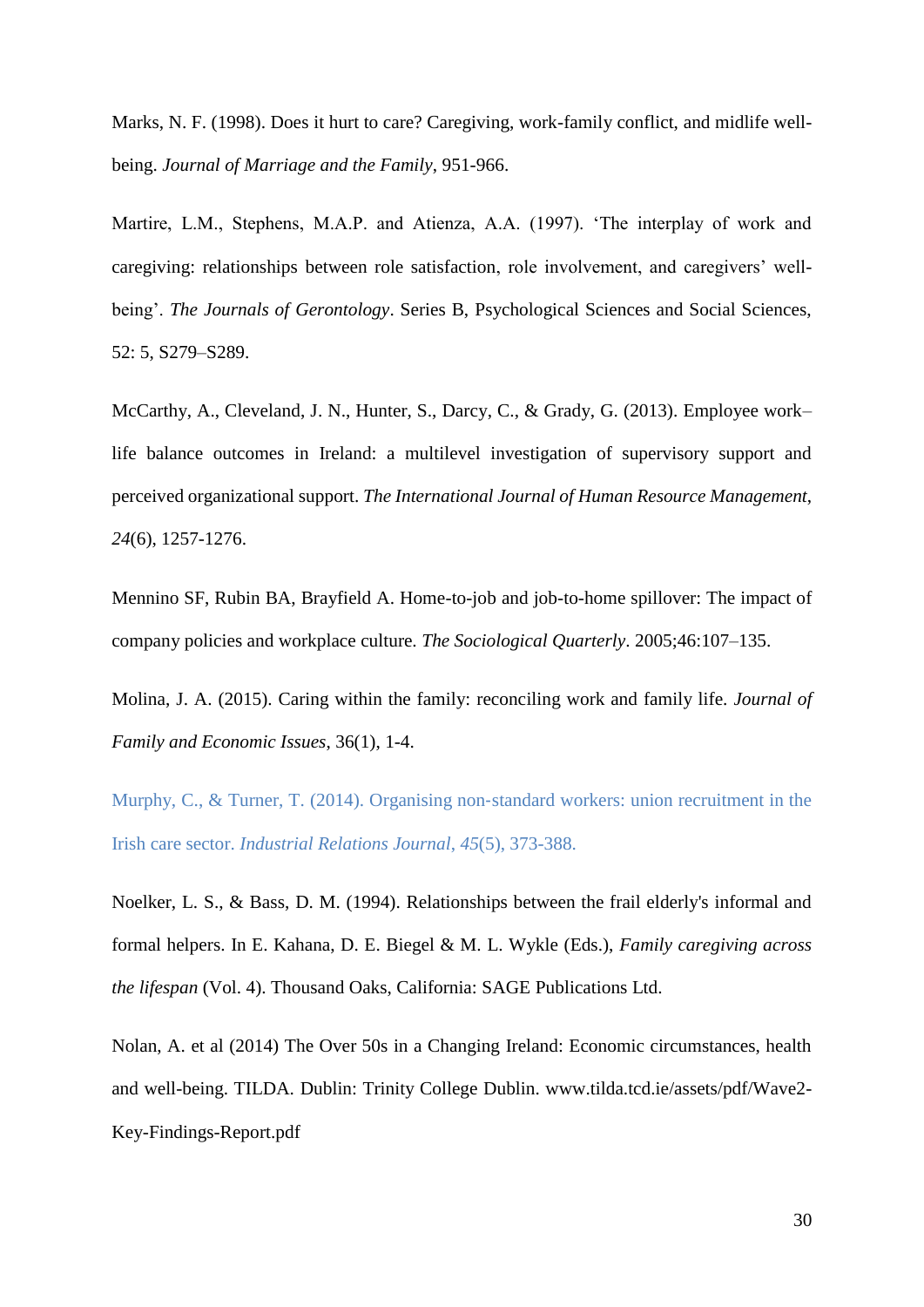Pitt-Catsouphes, M., & Matz-Costa, C. (2008). The multi-generational workforce: Workplace flexibility and engagement. *Community, work and Family*, *11*(2), 215-229.

Plaisier, I., Broese van Groenou, M. I., & Keuzenkamp, S. (2015). Combining work and informal care: the importance of caring organisations. *Human Resource Management Journal*, *25*(2), 267-280.

Poelmans, S., & Beham, B. (2008). The moment of truth: Conceptualizing managerial worklife policy allowance decisions. *Journal of Occupational & Organizational Psychology*, 81(3), 393-410

Principi, A., Lamura, G., Sirolla, C., Mestheneos, L., Bien, B., Brown, J.,& Doehner, H. (2014). Work restrictions experienced by midlife family caregivers of older people: evidence from six European countries. *Ageing and Society*, *34*(02), 209-231.

Ravenswood, K., & Harris, C. (2016). Doing gender, paying low: gender, class and work–life balance in aged care. *Gender, Work & Organization*, *23*(6), 614-628.

Ray, R., Gornick, J. C., & Schmitt, J. (2010). Who cares? Assessing generosity and gender equality in parental leave policy designs in 21 countries. *Journal of European Social Policy*, 20(3), 196-216.

Reid, R. C., Stajduhar, K. I., & Chappell, N. L. (2010). The impact of work interferences on family caregiver outcomes. *Journal of Applied Gerontology*, *29*(3), 267-289.

Roberts, E. (2008). Time and work–life balance: the roles of 'temporal customization'and 'life temporality'. *Gender, Work & Organization*, *15*(5), 430-453.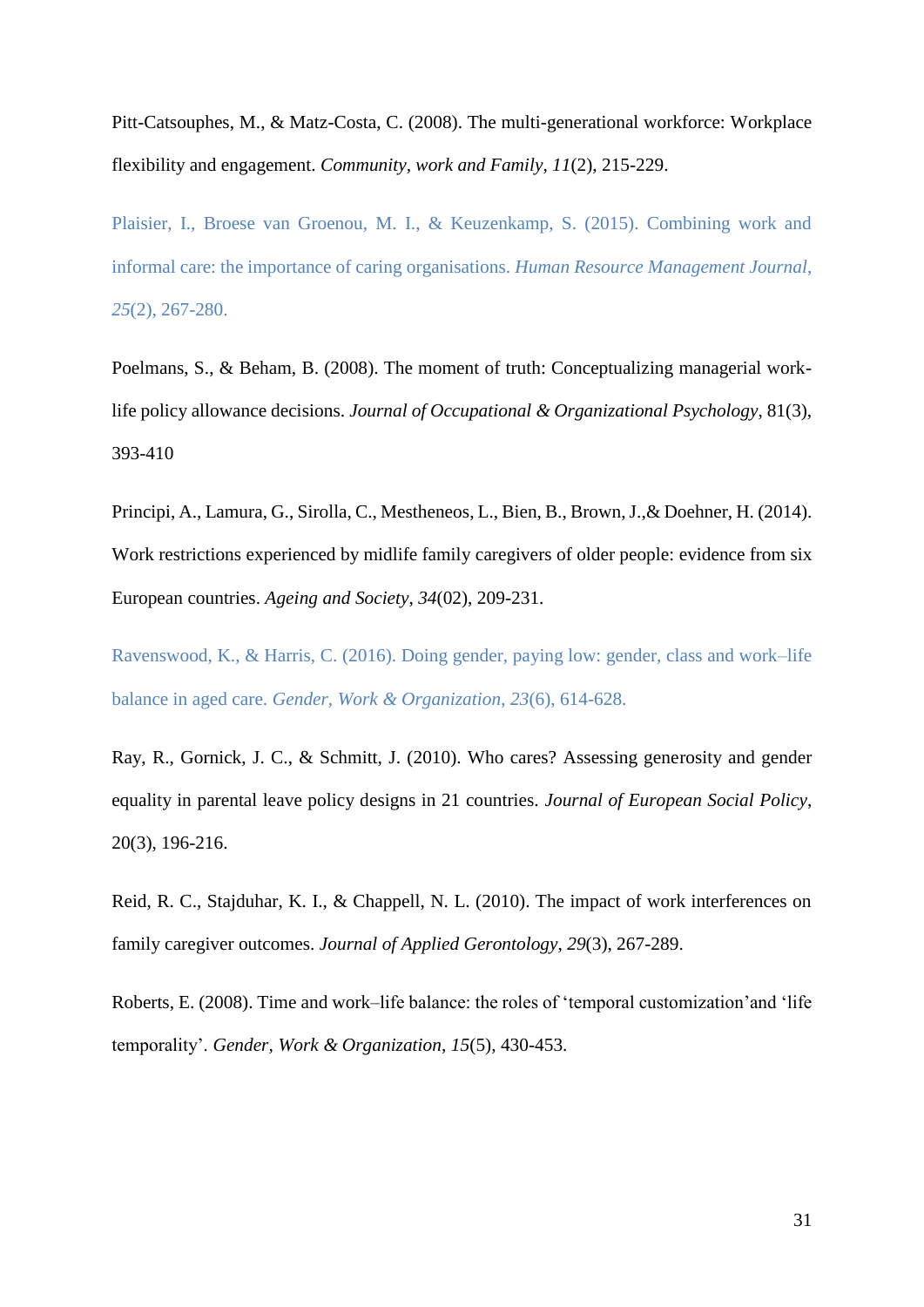Russell, H., O'Connell, P. J., & McGinnity, F. (2009). The impact of flexible working arrangements on work–life conflict and work pressure in Ireland. *Gender, Work & Organization*, *16*(1), 73-97.

Sakka, M., Sato, I., Ikeda, M., Hashizume, H., Uemori, M., & Kamibeppu, K. (2016). Familyto-work spillover and appraisals of caregiving by employed women caring for their elderly parents in Japan. *Industrial health*, 54(3), 272-281.

Sims-Gould, J., Martin-Matthews, A., & Gignac, M. A. M. (2008). Episodic crises in the provision of care to elderly relatives. *Journal of Applied Gerontology*, 27(2), 123-140.

Smith, P. R. (2004). Elder care, gender, and work: The work-family issue of the 21st century. Berkeley Journal of Employment and Labor Law, 25(2), 351–399

Staines, G.L. (1980). Spillover versus compensation: A review of the literature on the relationship between work and nonwork. Human Relations, 33, 111 – 129

Tennstedt, S. L., & Gonyea, J. G. (1994). An agenda for work and eldercare research: Methodological challenges and future directions*. Research on Aging,* 16(1), 24.

TILDA, Report: Fifty Plus in Ireland 2011 http://www.atlanticphilanthropies.org/learning/report-fifty-plus-ireland-2011

Trullen, J., Stirpe, L., Bonache, J., & Valverde, M. (2016). The HR department's contribution to line managers' effective implementation of HR practices. *Human Resource Management Journal*, *26*(4), 449-470.

Van Campen, C., De Boer, A. and Iedema, J. (2012). 'Are informal caregivers less happy than noncaregivers? Happiness and the intensity of caregiving in combination with paid and voluntary work'. *Scandinavian Journal of Caring Sciences*, 27: 1, 44–50.